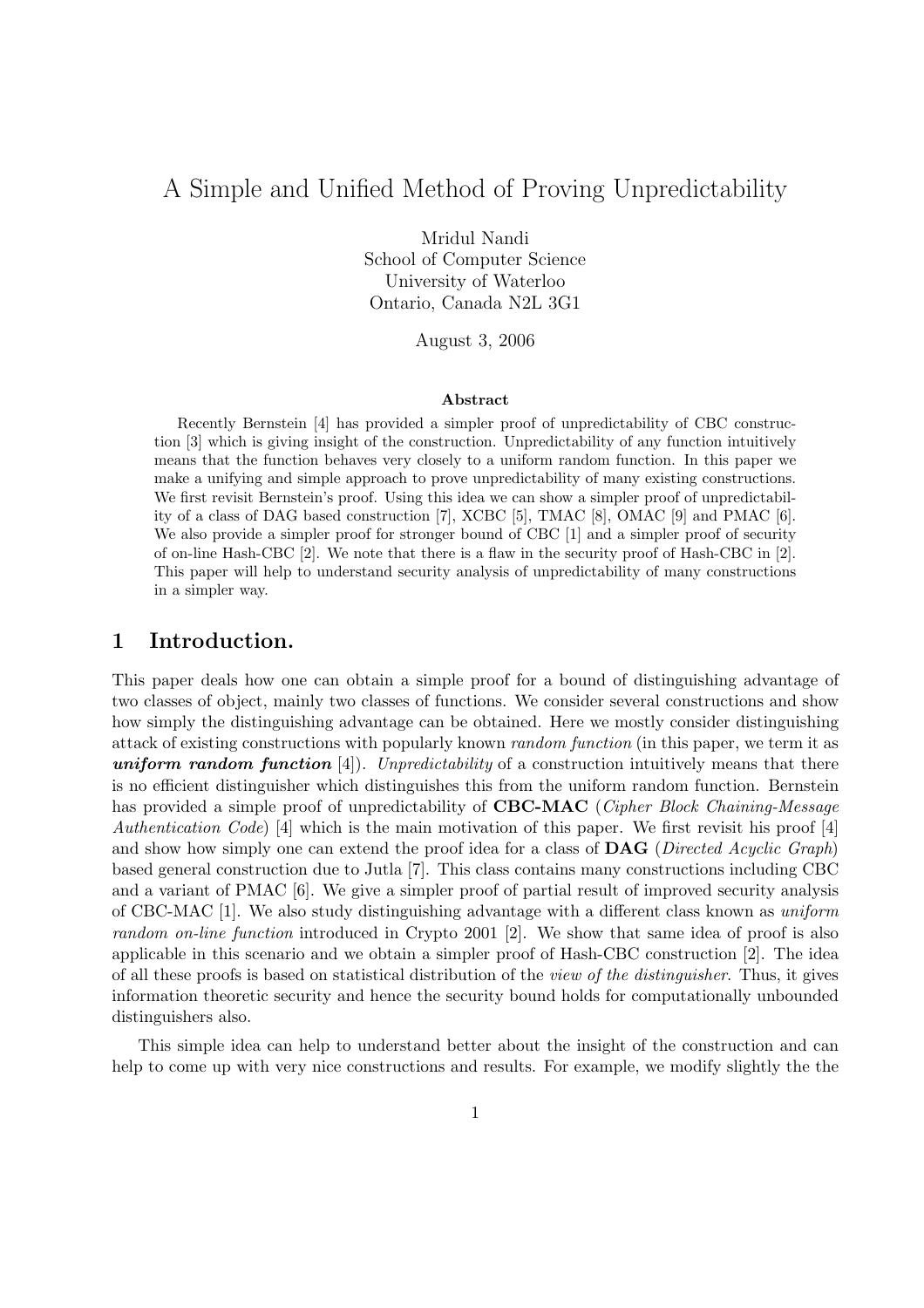DAG based class due to Jutla [7], so that it will include all known constructions like XCBC [5], TMAC [8], OMAC [9], PMAC [6] etc.

Organization of the paper. In this paper, we first build mathematics for the security bound of the distinguisher in Section 2 which would be used throughout this paper. Then we rewrite the simple proof of security of CBC given by D. J. Bernstein in Section 3. In Section 4, we generalize his idea of proof to have a proof for a general class proposed by Jutla. We see that security of arbitrary length MAC construction like XCBC, TMAC, OMAC, PMAC etc. can be derived from it. In Section 5, we give a simple proof of a part of result proving the improved bound of CBC given by Bellare et. al. [1]. In Section 6 we provide a simpler proof of security of Hash-CBC. We note that in the original paper there is a flaw in the proof. Finally we conclude.

## 2 Mathematics for security proof in Distinguishing Attack.

#### 2.1 Different Notion of Distances and Its Cryptographic significance.

In this section, we define two notions of distances of two random variables. Then we state the relationship between them.

#### (1) Statistical Distance :

Let X and Y be two random variables taking values on a finite set S. We define *statistical distance* between two random variables by

$$
d_{\text{stat}}(X, Y) := \max_{T \subset S} |Pr[X \in T] - Pr[Y \in T]|.
$$

Note that,  $Pr[X \in T] - Pr[Y \notin T] - Pr[X \notin T]$  and hence  $d_{stat}(X, Y) = max_{T \subseteq S} Pr[X \in T]$  $T$ ]−Pr[Y ∈ T]. It measures the distance between the distribution of the random variables. In fact, it is really a metric or distance function on the set of all distributions on S. It measures how close their distributions are. For identically distributed random variables X and Y,  $d_{stat}(X, Y) = 0$  and if the random variables are disjoint<sup>1</sup> then the statistical distance is one. In all other cases it lies between zero and one. Now we prove an equivalent definition of statistical distance and study some standard examples.

**Lemma 2.1.**  $d_{stat}(X, Y) = Pr[X \in T_0] - Pr[Y \in T_0] = \frac{1}{2} \times$  $\overline{ }$ a∈S  $\Pr[X = a] - \Pr[Y = a]$ , where  $T_0 = \{a \in S : \Pr[X = a] \ge \Pr[Y = a]\}.$ 

**Proof.** For  $T_0$  as given in the Lemma 2.1, it is easy to see that

$$
\sum_{a \in S} |\Pr[X = a] - \Pr[Y = a]| = 2 \times (\Pr[X \in T_0] - \Pr[Y \in T_0]).
$$

For any  $T \subset S$ ,  $2 \times (\Pr[X \in T] - \Pr[Y \in T])$ 

$$
= \sum_{a \in T} (\Pr[X = a] - \Pr[Y = a]) - \sum_{a \notin T} (\Pr[X = a] - \Pr[Y = a])
$$
  
\$\leq \sum\_{a \in S} |\Pr[X = a] - \Pr[Y = a]|.

 ${}^{1}X$  and Y are said to be disjoint if X occurs with some positive probability then Y does occur with probability zero and vice versa. More precisely, there exists a subset T such that  $Pr[X \in T] = 1$  and  $Pr[Y \in T] = 0$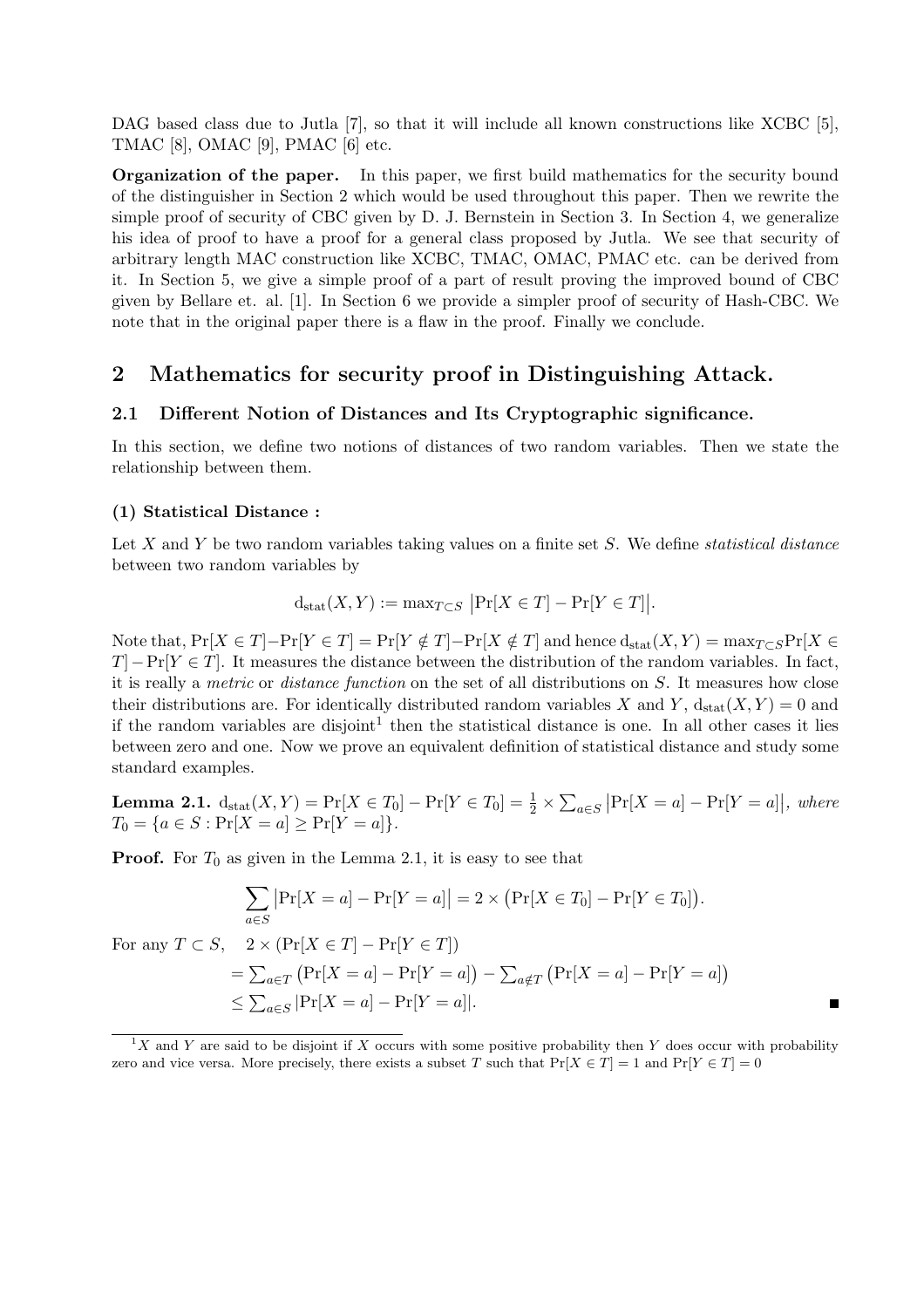Example 2.1. Let X and Y be uniform distributions on S and  $T \subset S$  respectively. Then by Lemma 2.1,  $d_{stat}(X, Y) = \frac{1}{2} \times$ ¡  $(\frac{1}{|T|} - \frac{1}{|S}$  $\frac{1}{|S|}$ )  $\times$   $|T|$  +  $\frac{|S|-|T|}{|S|}$  $|S|$ ¢  $= 1 - \frac{|T|}{|S|}$  $\frac{|I|}{|S|}$ . Thus, if size of T is very close to S then statistical distance is also very close to zero. On the other hand, if size of T is negligible compare to that of S then statistical distance is close to one.

**Example 2.2.** Let  $S = \text{Func}(G, G)$  where  $\text{Func}(H, G)$  denotes the set of all functions from H to G. Let  $T = \text{Func}^{\text{inj}}(G, G)$  be the subset containing all injective functions (or permutation since domain and range are same). We say u (or v) is a uniform random function (or uniform random injective function) if it is a uniform distribution on  $S$  (or  $T$  respectively). Thus from Example 2.1 we know that  $d_{stat}(u, v) = 1 - \frac{N!}{N^N}$  which is very close to one for large N, where  $|G| = N$ .

**Example 2.3.** Given any distinct  $x_1, \dots, x_k \in G$ , let the k-sampling output of u be  $(u(x_1), \dots, u(x_k))$ and denoted as  $u[k](x_1, \dots, x_k)$ . Let  $X = (u(x_1), \dots, u(x_k))$  and  $Y = (v(x_1), \dots, v(x_k))$ . Then we can see that X has a uniform distribution on  $S = G^k$  and Y has a uniform distribution on  $T = G[k] := \{(y_1, \dots, y_k) \in G^k : y_i$ 's are distinct} and hence (again by Example 2.1)  $d_{\text{stat}}(X,Y) = 1 - \frac{N(N-1)\cdots(N-k+1)}{N^k} \approx 1 - \exp^{-k(k-1)/2N}$ . Here we note that if  $k \ll \sqrt{N}$  then the statistical distance is very close to zero.

Now, we prove two results which will help to give an upper bound of statistical distance of two distributions. If the probability of the event  $\{X = a\}$  is not small compare to that of  $\{Y = a\}$  for all choices of a (or on a set with high probability) then the statistical distance is also small. More precisely, we have the following two lemmas.

**Lemma 2.2.** Let X and Y be two random variable taking values on S and  $\epsilon > 0$ . If  $Pr[X = a] \ge$  $(1 - \epsilon) \times \Pr[Y = a], \forall a \in S \text{ or } \Pr[X = a] \leq (1 + \epsilon) \times \Pr[Y = a], \forall a \in S \text{ then } d_{\text{stat}}(X, Y) \leq \epsilon.$ 

**Proof.** For any subset  $T \subset S$ ,  $Pr[X \in T] > (1 - \epsilon) \times Pr[Y \in T]$  since  $Pr[X = a] > (1 - \epsilon) \times Pr[Y = a]$ a]  $\forall a$ . So,  $Pr[Y \in T] - Pr[X \in T] \leq \epsilon \times Pr[Y \in T] \leq \epsilon$ . Thus,  $d_{stat}(X, Y) \leq \epsilon$ . Similarly one can prove for the other case.

**Lemma 2.3.** Let X and Y be two random variables taking values on S. Let for a subset  $T \subset S$ ,  $Pr[X = a] \ge (1 - \epsilon_1) \times Pr[Y = a], \ \forall a \in T \ and \ Pr[Y \notin T] \le \epsilon_2 \ then \ d_{stat}(X, Y) \le 2\epsilon_1 + 2\epsilon_2.$ 

**Proof.** For any subset  $T_1 \subset T$ ,  $Pr[Y \in T_1] - Pr[X \in T_1] \le \epsilon_1 \times Pr[Y \in T_1] \le \epsilon_1$ . From the given relation we also note that  $Pr[X \in T] \ge (1 - \epsilon_1) \times Pr[Y \in T]$ . Thus,  $Pr[X \notin T] \le \epsilon_1 + \epsilon_2 - \epsilon_1 \epsilon_2$ . Thus,  $d_{stat}(X, Y) \leq \epsilon_1 + \Pr[X \in \neg T] + \Pr[Y \in \neg T] \leq 2(\epsilon_1 + \epsilon_2).$  $\blacksquare$ 

#### (2) Computational Distance :

The statistical distance is also popularly known as information theoretic distance. In cryptography, there is another notion of distance, known as *computational distance*. Let  $\mathcal{A}(\cdot)$  be a *probabilistic* algorithm which runs with an input  $a \in S$  and giving output 0 or 1. Define, A-distance between X and Y as follows;  $\overline{a}$  $\overline{a}$ 

$$
d^{\mathcal{A}}(X,Y) = \big|\Pr[\mathcal{A}(X) = 1] - \Pr[\mathcal{A}(Y) = 1]\big|.
$$

Here,  $\mathcal{A}(X)$  means the distribution of output of  $\mathcal{A}(z)$  where z follows the distribution of X. Similarly for  $\mathcal{A}(Y)$ . As  $\mathcal A$  is a probabilistic algorithm it can use a string r chosen from some set R with a distribution which is *independent* with X and Y. So we consider that  $\mathcal A$  is having two inputs  $r \in \mathcal{R}$  and  $z \in S$ . We state a fact which shows a relationship between statistical and computational distances.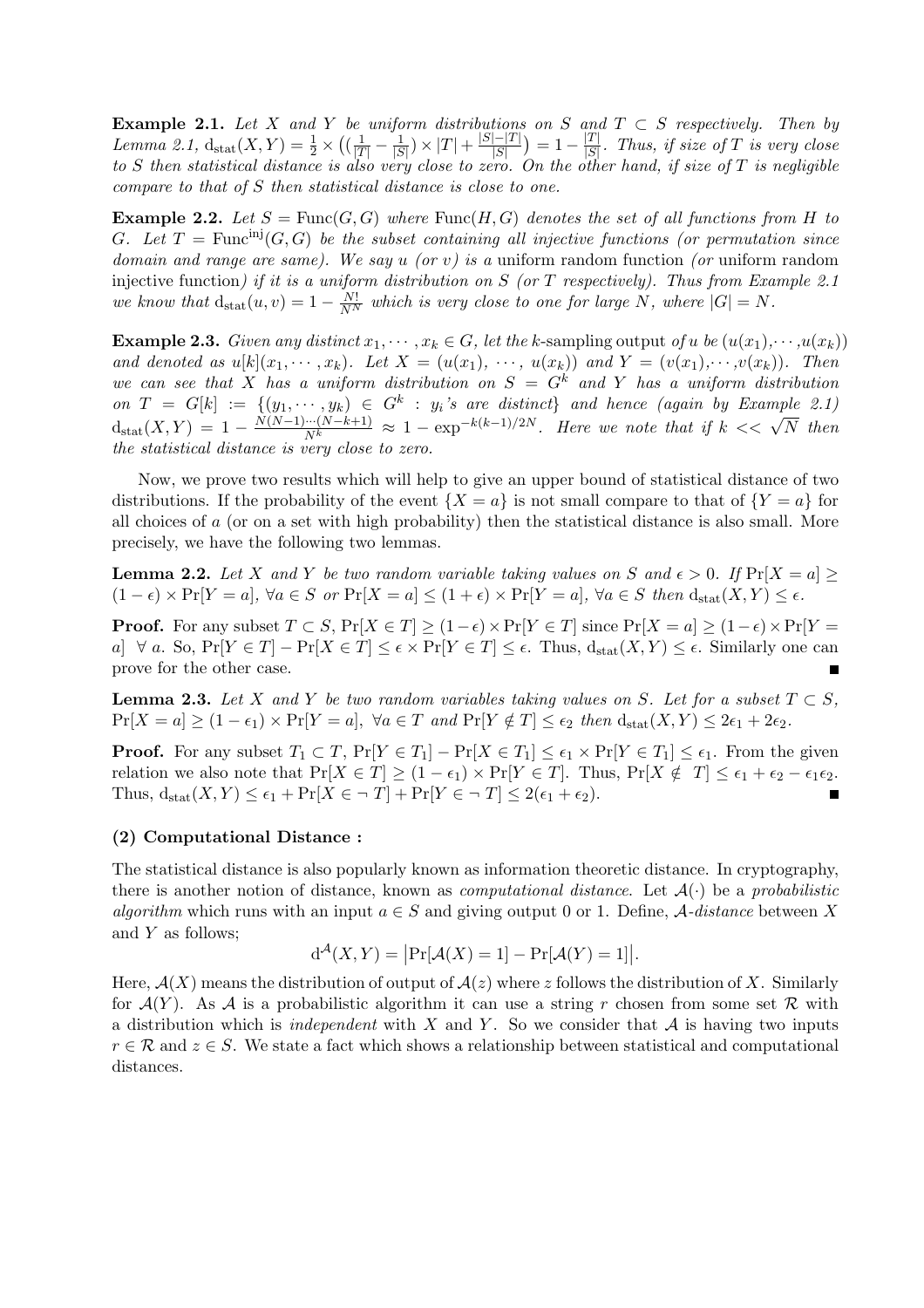**Lemma 2.4.** For any  $\mathcal{A}$ ,  $d^{\mathcal{A}}(X, Y) \leq d_{stat}(X, Y)$ . Conversely, there exists an algorithm  $\mathcal{A}_0$  (may not be efficient) such that  $d^{A_0}(X,Y) = d_{stat}(X,Y)$ .

**Proof.** Output of A is completely determined by a pair  $(r, z)$ , where r is the random string chosen from R and z is the input. Let  $S_{r_0} = \{a \in S : \mathcal{A}(r_0, a) = 1\}$ . Thus,  $d^{\mathcal{A}}(X, Y)$ 

= 
$$
|\Pr[\mathcal{A}(r, X) = 1] - \Pr[\mathcal{A}(r, Y) = 1]|
$$
  
\n=  $|\sum_{r_0 \in \mathcal{R}} \Pr[r = r_0] (\Pr[\mathcal{A}(r_0, X) = 1 | r = r_0] - \Pr[\mathcal{A}(r_0, Y) = 1 | r = r_0])|$   
\n=  $|\sum_{r_0 \in \mathcal{R}} \Pr[r = r_0] (\Pr[\mathcal{A}(r_0, X) = 1] - \Pr[\mathcal{A}(r_0, Y) = 1])|$   
\n=  $|\sum_{r_0 \in \mathcal{R}} \Pr[r = r_0] (\Pr[X \in S_{r_0}] - \Pr[Y \in S_{r_0}])| \le d_{\text{stat}}(X, Y).$ 

The equality holds if  $S_{r_0} = T_0$  as in Lemma 2.1. Thus, on input z,  $\mathcal{A}_0$  computes the probability  $Pr[X = z]$ ,  $Pr[Y = z]$  and outputs 1 if  $Pr[X = z] \geq Pr[Y = z]$ , otherwise 0. Hence  $d^{A_0}(X, Y)$  $d_{stat}(X, Y)$ .

In the above proof note that  $\mathcal{A}_0$  may not be efficient and does not use any random string. One can consider only deterministic algorithm when it has unbounded computational power. Intuitively, one can make computation for all random choices and choose the random string where it has the best performance. Later, we will show that we can ignore the random string while we distinguish two classes of functions by using unbounded computation.

#### 2.2 Distinguisher of Families of Functions or Random Functions.

In this section we describe how a distinguisher can behave. We also show that how the advantage of the distinguisher can be obtained by computing the statistical distance of view of the distinguisher.

By random function we mean some distribution on the set  $Func(H, G)$ , set of all functions from H to G. In Example 2.2, we have already defined two random functions, they are uniform random function and uniform random injective function. In cryptography, they are used as ideal candidates. In this paper we will also study another ideal function known as *uniform random on-line injective* function. We will define this in Section 6. Now we follow the notations used in Example 2.2 and 2.3. Let f be a random function. For each  $\mathbf{x} = (x_1, \dots, x_k) \in H[k], f[k](\mathbf{x}) = (f(x_1), \dots, f(x_k))$  follows the distribution induced by the distribution of f. More precisely, for any  $\mathbf{y} = (y_1, \dots, y_k) \in G^k$ ,

$$
\Pr[f[k](\mathbf{x}) = \mathbf{y}] = \sum_{f_0 \in I} \Pr[f = f_0], \text{ where } I := \{f \in \text{Func}(H, G) : f[k](\mathbf{x}) = \mathbf{y}\}.
$$

Let f and g be two random functions and a distinguisher  $\mathcal D$  has a function oracle which can be either chosen from  $f$  or from  $g$ . Distinguisher is behaving as follows:

- First it chooses a random string  $r$  from  $\mathcal{R}$ .

- Based on r it makes oracle query say  $x_1 := x_1(r) \in H$ . It obtains a response  $y_1 \in G$ .
- Then it makes queries  $x_2 = x_2(r, y_1) \in H$  and obtains response  $y_2 \in G$  and so on.

Even if  $x_2$  can depend on  $x_1$ , it is a function of r and  $y_1$  since  $x_1$  is a function of r only. Thus,  $x_i$  is a function of  $(r, y_1, \dots, y_{i-1})$ . We say these functions  $x_1, x_2, \dots$  are *query functions* (or  $\mathbf{x} = (x_1, \dots, x_k)$  is k-query function) and the tuple  $(y_1, \dots, y_k) \in G^k$  is the conditional view of the distinguisher (condition on the random string  $r$ ) where k is the number of queries. Note that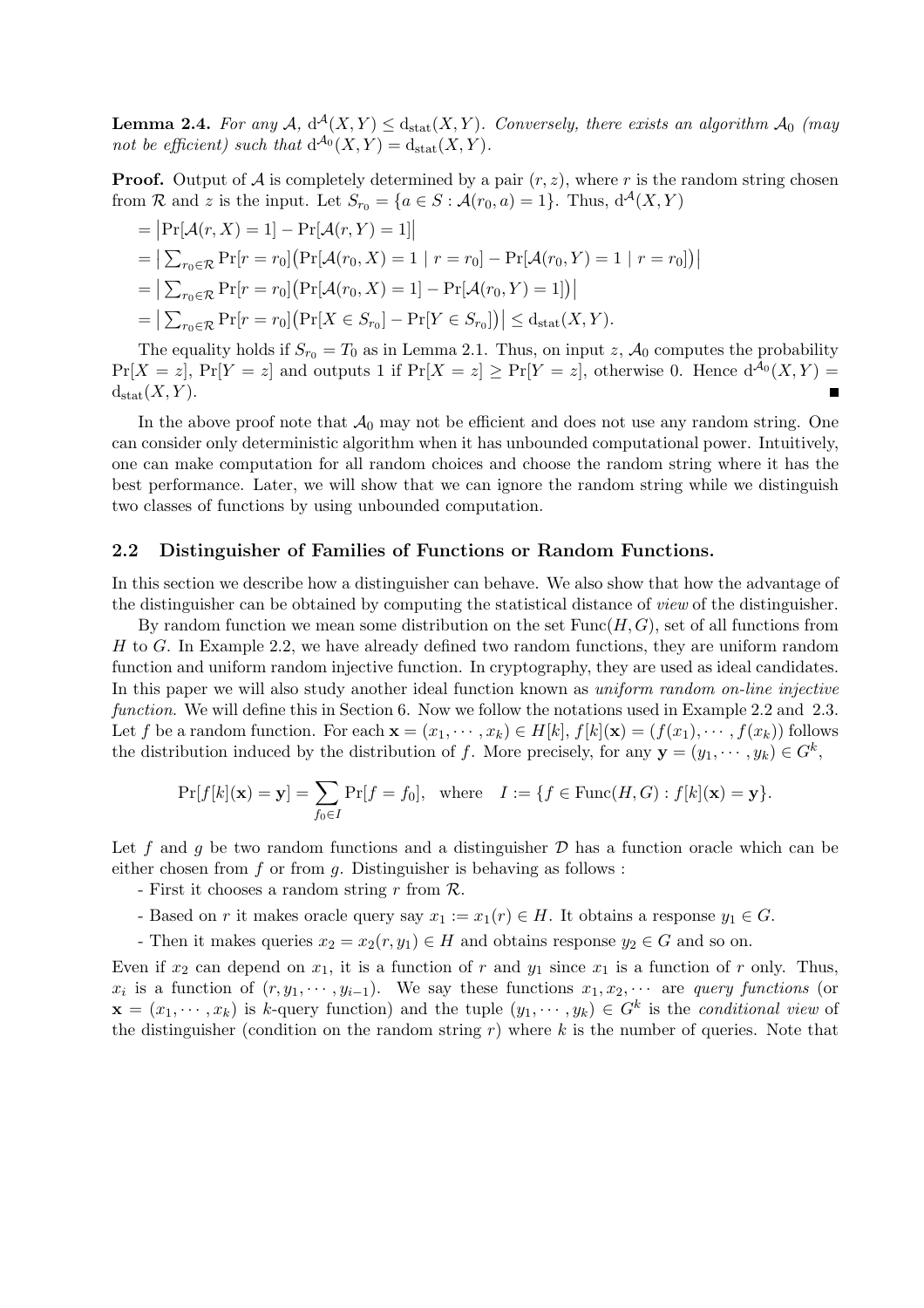the output of  $\mathcal D$  is completely determined by the chosen random string r and the conditional view  $(y_1, \dots, y_k)$ . We define the distinguishing advantage of  $\mathcal{D}^O$  to distinguish between f and g

$$
Adv_{f,g}(\mathcal{D}) = |\Pr[\mathcal{D}^f = 1] - \Pr[\mathcal{D}^g = 1]|.
$$

Define  $d_{f,g}(k) = \max_{D} \text{Adv}_{f,g}(D)$ , where maximum is taken over all oracle algorithms D which make at most  $k$  queries. This denotes the maximum distinguishing advantage for two random functions f and g where the attacker is making at most  $k$  queries. Note that there is no restriction on the computational resources of D. We can think D as a tuple of function  $(x_1, \dots, x_k, \mathcal{A})$  where  $x_i$ 's are query functions and A is the final output function which takes input as  $(r, y_1, \dots, y_k)$ . Denote this view without the random string  $(y_1, \dots, y_k)$  by  $f[k]_{r,x_1,\dots,x_k}$  or  $g[k]_{r,x_1,\dots,x_k}$  for the random function f and g respectively. Here, A is distinguishing two families of random variable  $\{f[k]_{r,x_1,\dots,x_k}\}_{r\in\mathcal{R}}$ and  $\{g[k]_{r,x_1,\dots,x_k}\}_{r\in\mathcal{R}}$ . Thus,

$$
\begin{aligned} \text{Adv}_{f,g}(\mathcal{D}) &= \big| \sum_{r \in \mathcal{R}} \Pr[\mathcal{A}(r, f[k]_{r,x_1,\cdots,x_k}) = 1] \times \Pr[r] - \sum_{r \in \mathcal{R}} \Pr[\mathcal{A}(r, g[k]_{r,x_1,\cdots,x_k}) = 1] \times \Pr[r] \big| \\ &= \sum_{r \in \mathcal{R}} \Pr[r] \times \mathrm{d}^{\mathcal{A}}(f[k]_{r,x_1,\cdots,x_k}, g[k]_{r,x_1,\cdots,x_k}) \\ &\le \sum_{r \in \mathcal{R}} \Pr[r] \times \mathrm{d}_{\text{stat}}(f[k]_{r,x_1,\cdots,x_k}, g[k]_{r,x_1,\cdots,x_k}) \end{aligned}
$$

So, given any probabilistic distinguisher  $\mathcal{D} = (x_1, \dots, x_k, \mathcal{A})$  one can define a deterministic distinguisher  $\mathcal{D}_0 = (x_1, \dots, x_k, \mathcal{A}_0)$  such that  $\text{Adv}_{f,q}(\mathcal{D}) \leq \text{Adv}_{f,q}(\mathcal{D}_0)$ . Here,  $\mathcal{D}_0$  chooses a random string  $r_0$  with probability one (i.e., a deterministic algorithm) such that  $d_{stat}(f[k]_{r_0,x_1,\dots,x_k}, g[k]_{r_0,x_1,\dots,x_k}) =$  $\max_{r \in \mathcal{R}} d_{\text{stat}}(f[k]_{r,x_1,\dots,x_k}, g[k]_{r,x_1,\dots,x_k})$  and  $\mathcal{A}_0$  behaves as in Lemma 2.4. Now we will make following assumptions in this paper.

Assumption 1 (Distinguishers are deterministic) : We assume that all distinguishing algorithms are deterministic. Thus,  $x_1$  is a constat and  $x_i$  is a function of  $(y_1, \dots, y_{i-1})$ .

Assumption 2 (Query functions are distinct) : To avoid complicity of notations we use the same notation  $x_i$  to denote the function as well as the output of the function. We will assume that all outputs of  $x_i$ 's (or  $x_i$  as a functional value) are distinct (otherwise one can restrict on the set of distinct values of  $x_i$ ).

Now we use the notation  $f[k]_{x_1,\dots,x_k}$  instead of  $f[k]_{r,x_1,\dots,x_k}$  to denote the view of the distinguisher. We can write that

$$
d_{f,g}(k) = \max_{\mathbf{x}} d_{\text{stat}}(f[k]_{\mathbf{x}}, g[k]_{\mathbf{x}}),
$$

where maximum is taken over all k-query functions  $\mathbf{x} = (x_1, \dots, x_k)$ . Thus, to obtain an upper bound of  $d_{f,g}(k)$ , it would be enough to bound  $d_{stat}(f[k]_{\mathbf{x}}, g[k]_{\mathbf{x}})$  for each k-query functions **x**. The following theorem says how one can obtain this. This theorem has been stated and proved By D. J. Bernstein [4].

**Theorem 2.5.** If  $Pr[f[k](a) = y] \ge (1 - \epsilon) \times Pr[g[k](a) = y]$  for each  $a \in H[k]$  and  $y \in G^k$ , then for any k-query function  $\mathbf{x} = (x_1, \dots, x_k)$ ,  $d_{stat}(f[k]_{\mathbf{x}}, g[k]_{\mathbf{x}}) \leq \epsilon$  and hence  $d_{f,q}(k) \leq \epsilon$ .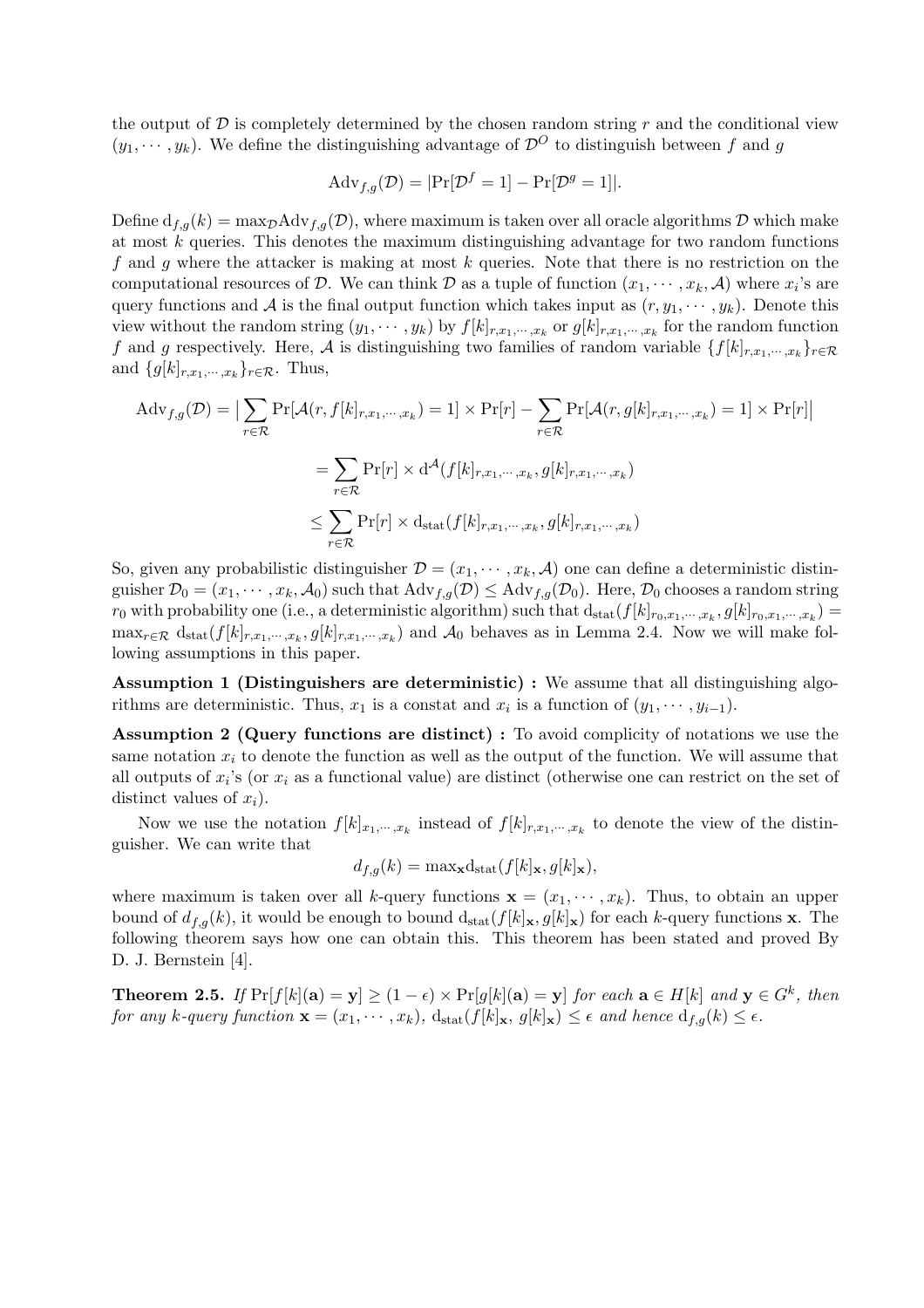**Proof.**  $Pr[f[k]_{x_1,\cdots,x_k} = (y_1,\cdots,y_k)]$  $= Pr[f[k](a_1, \dots, a_k) = (y_1, \dots, y_k)] ((a_1, \dots, a_k))$  is uniquely determined by  $(y_1, \dots, y_k))$  $\geq (1-\epsilon) \times \Pr[g[k](a_1, \cdots, a_k) = (y_1, \cdots, y_k)]$ 

 $=(1-\epsilon)\times \Pr[g[k]_{x_1,\dots,x_k}=(y_1,\dots,y_k)], \forall (y_1,\dots,y_k)\in G^k.$  The Theorem follows from Lemma 2.2.

# 3 A short proof of the unpredictability of CBC due to D. J. Bernstein [4].

Here, we rewrite the security proof of CBC based on uniform random function given by Bernstein [4]. We also show that the similar result can be obtained for uniform random injective function.

Let f be a function on a group  $(G,+)$  (i.e, from  $(G,+)$  to  $(G,+)$ ) where  $|G| = N$ . For  $m \geq 1$ , define the iterated functions recursively as follow :

$$
f^+(g_1,\dots,g_m):=f_m^+(g_1,\dots,g_m)=f(f_{m-1}^+(g_1,\dots,g_{m-1})+g_m),
$$

where  $g_i \in G$ ,  $f_0^+(x) = f_0^+(\lambda) = 0$  and  $\lambda$  is the empty string. Let  $\mathbf{x} = (x_1, \dots, x_k) \in (G^m)^k$  and  $(y_1,\dots,y_k)\in G^k$  where  $x_1,\dots,x_k$  are distinct elements of  $G^m$ . We define  $\mathbb{P}:=\mathbb{P}(\mathbf{x})\subset G\cup\dots\cup G^m$ , by the set of all non-empty prefixes of  $x_i$ 's. Note that  $\mathbb{P}(\mathbf{x}) \leq mk$  for any  $\mathbf{x} \in (G^m)^k$ . Let  $\mathbb{P}_1 := \mathbb{P}_1(\mathbf{x}) = \mathbb{P}(\mathbf{x}) \setminus \{x_1, \cdots, x_k\}.$ 

Example 3.1. Let  $G = \mathbb{Z}_{100}$  and  $\mathbf{x} = ((1, 2, 2), (1, 2, 3), (2, 2, 2))$  then  $\mathbb{P}(\mathbf{x}) = \{1, 2, (1, 2), (2, 2),$  $(1, 2, 2), (1, 2, 3), (2, 2, 2)$  and  $\mathbb{P}_1(\mathbf{x}) = \{1, 2, (1, 2), (2, 2)\}.$ 

We fix any  $x$ . Given any f, define the *intermediate induced output function* (or simply induced output function)  $op_f : \mathbb{P}_1(\mathbf{x}) \to G$  as  $op_f(p) = f^+(p)$ . Any function from  $\mathbb{P}_1(\mathbf{x})$  to G is called as output function. Note that all output functions may not be an induced output function. We characterize the output functions which are induced output functions. Given op define a corresponding input function ip :  $\mathbb{P} \to G$  such that

$$
ip(p) = op(\text{chop}(p)) + \text{last}(p) \quad \text{if } p \notin G
$$
  
= p \qquad \qquad \text{if } p \in G \quad (1)

where if  $p = (q, g') \in G^i$ ,  $chop(p) := q \in G^{i-1}$ ,  $last(p) := g' \in G, i \geq 2$ .

Lemma 3.1. Let op be an output function and ip be its corresponding input function. An output function op is an induced output function if and only if  $op(p_1) = op(p_2)$  whenever  $ip(p_1) = ip(p_2)$ . In particular, op is an induced output function if corresponding input function is injective (the above condition is vacuously true).

**Proof.** Given any f,  $op_f(p) = f^+(p) = f(ip(p))$  where ip is the corresponding input function of  $op<sub>f</sub>$ . Thus, the converse of the statement is also true. Now we prove the forward implication of the Lemma. Given any  $op$  and its corresponding input function  $ip$ , we define

$$
f(x) = op(p) \text{ if } ip(p) = x= * \text{ otherwise}
$$
 (2)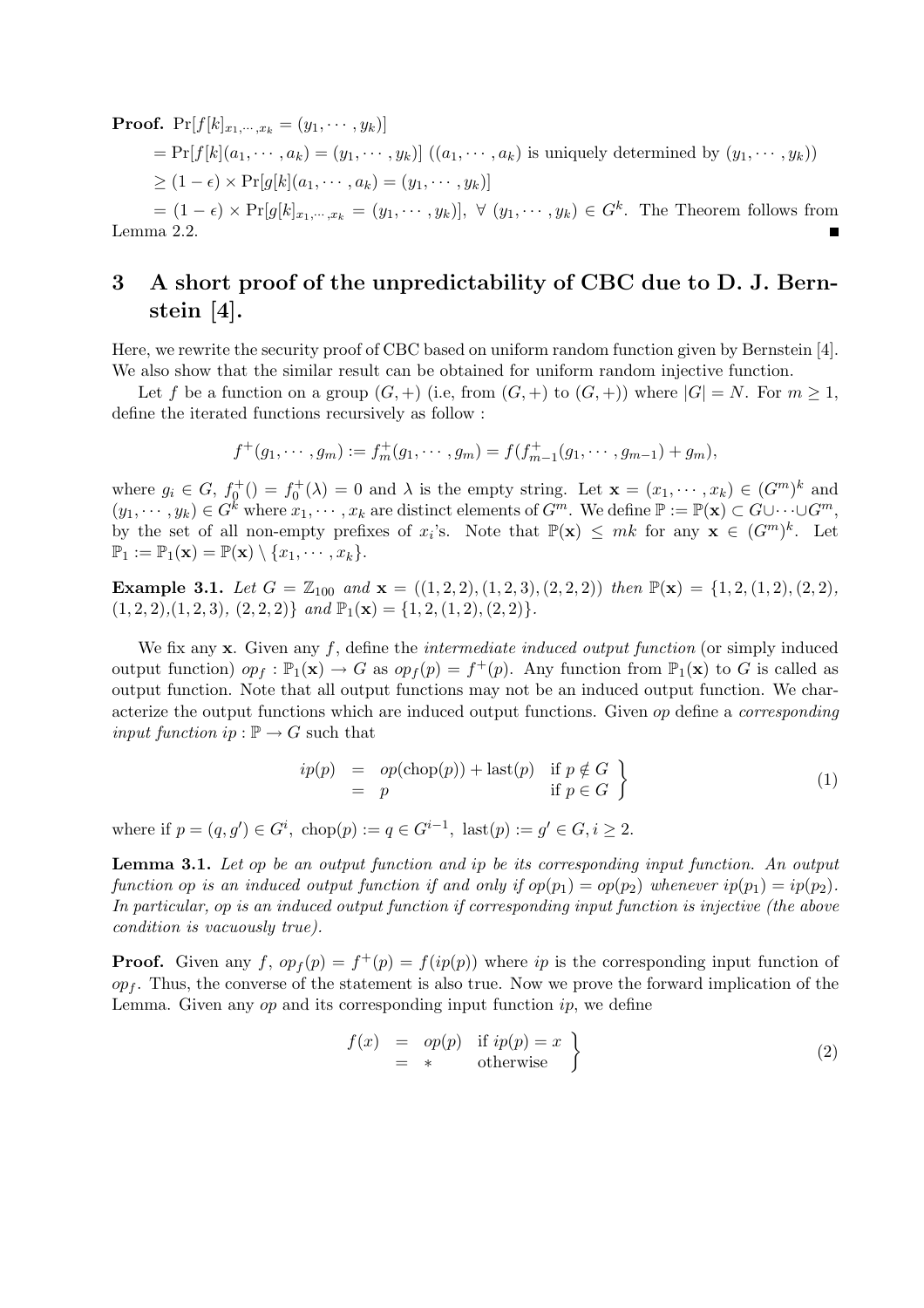Here,  $*$  means that we can choose any arbitrary element from G. This is well defined as  $ip(p_1)$  =  $ip(p_2) = x$  implies  $op(p_1) = op(p_2)$ . Recursively, one can check that  $f^+(p) = op(p)$  and hence  $op = op_f$ .

**Example 3.1.** (contd.) Let  $op(1) = op(1, 2) = 99$ ,  $op(2) = 1$  and  $op(2, 2) = 0$ . Note that it satisfies the condition of above Lemma. For example,  $op(1) = op(1, 2)$  where,  $ip((1, 2)) = ip(1) = 1$ . Thus for any f such that  $f(1) = 99, f(2) = 1$  and  $f(3) = 0, op_f = op$ . Here note that  $ip((1, 2, 2)) =$ 1,  $ip((1,2,2)) = 2$  and  $ip((2,2,2)) = 2$ . So, for this output function and for any f such that  $op_f = op$ , we have  $f^+((1,2,2)) = 99$ ,  $f^+((1,2,3)) = 1$  and  $f^+((2,2,2)) = 1$ .

Following lemma count the number of functions which induce a given induced output function.

**Lemma 3.2.** Let op be an induced output function such that  $|ip(\mathbb{P}_1)| = q$  where ip is the corresponding input function and  $ip(\mathbb{P}_1) = \{ip(p) : p \in \mathbb{P}_1\}$  is the range of it. Then there are exactly  $N^{N-q}$  many f such that op = op<sub>f</sub>.

**Proof.** This is immediate from the construction of f in Equation 2.

Corollary 3.3. If op is an output function such that corresponding input function ip is injective then there are  $N^{N-|\mathbb{P}_1|}$  many f's such that  $op_f = op$  and there are  $N^{N-|\mathbb{P}_1|-k}$  many f's such that  $op_f = op \text{ and } f^+[k](\mathbf{x}) = \mathbf{y}.$ 

**Example 3.1.** (contd.) In this example,  $ip(\mathbb{P}_1) = \{1,2,3\}$  and hence we have  $100^{97}$  many f's such that  $op_f = op$ . More precisely, all functions f such that  $f(1) = 99, f(2) = 1$  and  $f(3) = 0$ hold.

Now we give a lower bound of the number of output functions such that corresponding input function is injective. For each  $p_1 \neq p_2 \in \mathbb{P}$ , let  $C_{p_1,p_2}$  be the set of all output functions such that the corresponding input function has same value on  $p_1$  and  $p_2$ . Let C be the set of all output functions such that the induced input function is not injective. Thus,  $C = \bigcup_{p_1 \neq p_2 \in \mathbb{P}} C_{p_1,p_2}$ . Now for each  $p_1 \neq p_2$  with  $p_1 = (q_1, g_1)$  and  $(q_2, g_2)$  where  $g_i \in G$ ,

$$
C_{p_1,p_2} = \{ op \; ; \; op(q_1) - op(q_2) = g_2 - g_1 \} \quad \text{if } q_1 \neq q_2 \newline = \emptyset \quad \text{if } q_1 = q_2 \}
$$
\n
$$
(3)
$$

,

Here, we define  $op() = 0$ . So we obtain that  $|C_{p_1,p_2}| \le N^{|\mathbb{P}_1| - 1}$  and hence  $|\neg C| \ge N^{|\mathbb{P}_1|} (1 - \frac{|\mathbb{P}|(|\mathbb{P}| - 1)}{2N})$  $\frac{|{\mathbb{P}}|-1)}{2N}$ (note that the total number of output functions is  $N^{p}$ .]). Let  $E = \{f \in \text{Func}(G, G) ; f_m^+[k](\mathbf{x}) =$ y} then by Corollary 3.3

$$
|E| \geq |\neg C| \times N^{N - |\mathbb{P}_1| - k} \geq N^{N - k} \left(1 - \frac{|\mathbb{P}|(|\mathbb{P}| - 1)}{2N}\right).
$$

Thus,

$$
\Pr[u^+[k](x_1,\cdots,x_k)=(y_1,\cdots,y_k)] \ge \frac{(1-\epsilon)}{N^k}
$$

where u is a uniform random function and  $\epsilon = \frac{mk(mk-1)}{2N}$  $\frac{mk-1}{2N}$  since we have  $|\mathbb{P}_1| \leq mk$ . By Theorem 2.5 we have the following main Theorem of this section.

**Theorem 3.4.** For any  $\mathbf{x} = (x_1, \dots, x_k) \in G[k]$  and  $\mathbf{y} = (y_1, \dots, y_k) \in G^k$  we have  $\Pr[u^+[k](\mathbf{x})] =$  $|\mathbf{y}| \geq \frac{(1-\epsilon)}{Nk}$  $\frac{(1-\epsilon)}{N^k}$ , where  $\epsilon = \frac{mk(mk-1)}{2N}$  $\frac{mk-1}{2N}$ . We also have,  $d_{stat}(u_m^+[k]_{\mathbf{x}}, u^{(m)}[k]_{\mathbf{x}}) \leq \frac{mk(mk-1)}{2N}$  $\frac{mk-1)}{2N}$  and hence  $d_{u_m^+,u^{(m)}}(k) \leq \frac{mk(mk-1)}{2N}$  $\frac{mk-1}{2N}$  where  $u^{(m)}$  is the uniform random function on  $\text{Func}(G^m,G)$  and  $\bf{x}$  is any k-query function.

 $\blacksquare$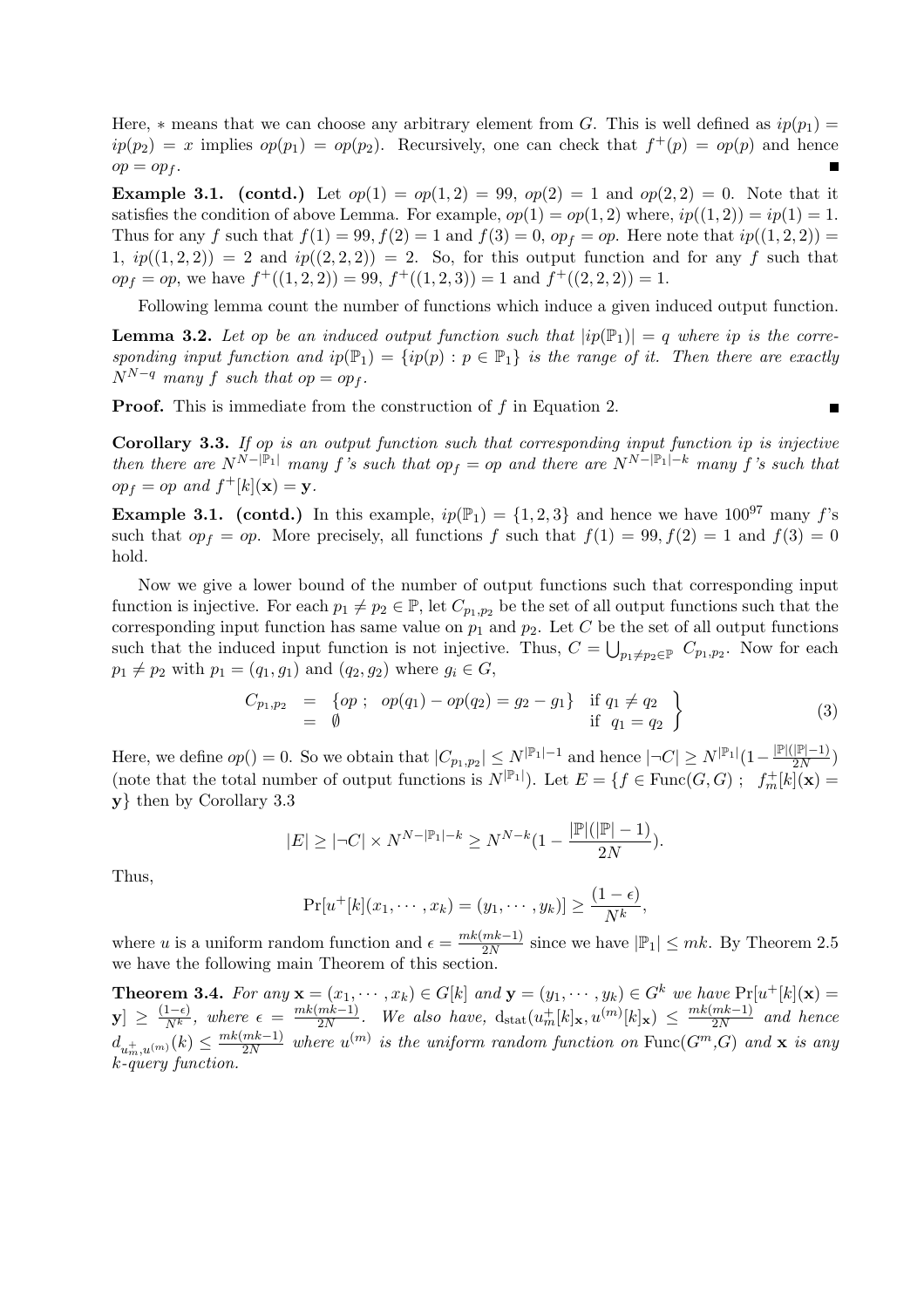#### 3.1 CBC based on uniform random injective function.

Here we prove a similar result for uniform random injective function  $v$ . The proof is exactly same except in the place of counting the set  $\{v : v^+[k](\mathbf{x}) = \mathbf{y}\}\,$ , where  $y_i$ 's are distinct. So we fix any  $y \in G[k]$ . Let for each  $p_1 \neq p_2 \in \mathbb{P}$ ,  $C_{p_1,p_2}^1$  be the set of all output functions *op* such that any  $\mathbf{y} \in G[k]$ . Let for each  $op(p_1) = op(p_2)$  and  $C^1 = \bigcup$  $p_1 \neq p_2$   $C_{p_1,p_2}^1$ . We define  $C^* = C \cup C^1$ . Thus,  $op \notin C^*$  means that both input and output functions are injective. It is easy to check that  $|C^1| \le N^{|P_1|-1} \times \frac{(|P_1|)(|P_1|-1)}{2}$  $\frac{p_{1}-1}{2}$  and hence we have

• 
$$
|\neg C^*| \ge N^{|P_1|} \times (1 - \frac{(m}{mk - k)(mk - k - 1)} 2N - \frac{mk(mk - 1)}{2N}) \ge (1 - \frac{mk(mk - 1)}{N}).
$$

We have a similar result like Corollary 3.3. For each  $op \notin C^*$ , there are exactly  $\frac{N!}{(N-|\mathbb{P}|)!}$  many injective f's which induces op and  $f^+[k](\mathbf{x}) = \mathbf{y}$  (see the constructions of all f in Equation 2 in the proof of Lemma 3.1). Thus,

$$
|\{f \in \text{Func}^{\text{inj}}(G, G) : f^+(\mathbf{x}) = \mathbf{y}\}| \ge N^{|\mathbb{P}_1|} \times (1 - \epsilon_1) \times \frac{N!}{(N - |\mathbb{P}_1| - k)!}
$$

where  $\epsilon_1 = \frac{mk(mk-1)}{N}$  $\frac{m k - 1}{N}$ . Hence,  $\Pr[v^+[k](\mathbf{x}) = \mathbf{y}] \ge N^{-k} \times (1 - \epsilon_1)$  for all  $\mathbf{y} \in T := G[k] = \{\mathbf{y} \in T\}$  $G^k: y_1, \dots, y_k$  are distinct} and  $\mathbf{x} \in G^m[k]$ . Now we have,  $Pr[u^{(m)}[k](\mathbf{x}) \notin T] \leq \frac{k(k-1)}{2N}$  $\frac{\kappa-1}{2N}$ . Thus by Lemma 2.3 we have,

$$
d_{\text{stat}}(v_m^+[k]_{\mathbf{x}}, u^{(m)}[k]_{\mathbf{x}}) \le \frac{k(k-1)}{N} + \frac{2mk(mk-1)}{N}
$$

for any  $k$ -query functions  $x$  and hence

$$
d_{v_m^+,u^{(m)}}(k) \le \frac{k(k-1)}{N} + \frac{2mk(mk-1)}{N}.
$$

Theorem 3.5.  $\mathrm{d}_{\mathrm{stat}}(v^+_m[k]_{\mathbf{x}},u^{(m)}[k]_{\mathbf{x}}) \leq \frac{k(k-1)}{N} + \frac{2mk(mk-1)}{N}$  $\frac{mk-1)}{N}$  for any k-query function  $\mathbf{x} = (x_1, \dots, x_k)$ . and hence  $d_{v_m^+, u^{(m)}}(k) \leq \frac{k(k-1)}{N} + \frac{2mk(mk-1)}{N}$  $\frac{m\kappa-1)}{N}$ .

# 4 DAG (Directed Acyclic Graph) based PRF [7]

In this section, we state a class of PRF based on DAG proposed by Jutla [7]. We modify the class slightly so that it contains many known constructions like PMAC, OMAC, TMAC, XCBC etc. The security analysis would be immediate from that of the general class. We first give some terminologies related to DAG.

#### Terminologies on DAG :

Let  $D = (V, E)$  be a directed acyclic graph with finite vertex set V and edges E. We say that  $u \prec v$  if there is a directed path from u to v. Note that it is a partial order on V. Let D have exactly one sink node  $v_f$  (the maximum element with respect to  $\prec$ ) and at most two source nodes (the minimum element with respect to  $\prec$ ). If there are two such we call them as  $v_s$  and  $v_{iv}$ . In the original paper, Jutla considered only one source node. Here we extend it to two so that it can contain one more source node for initial value.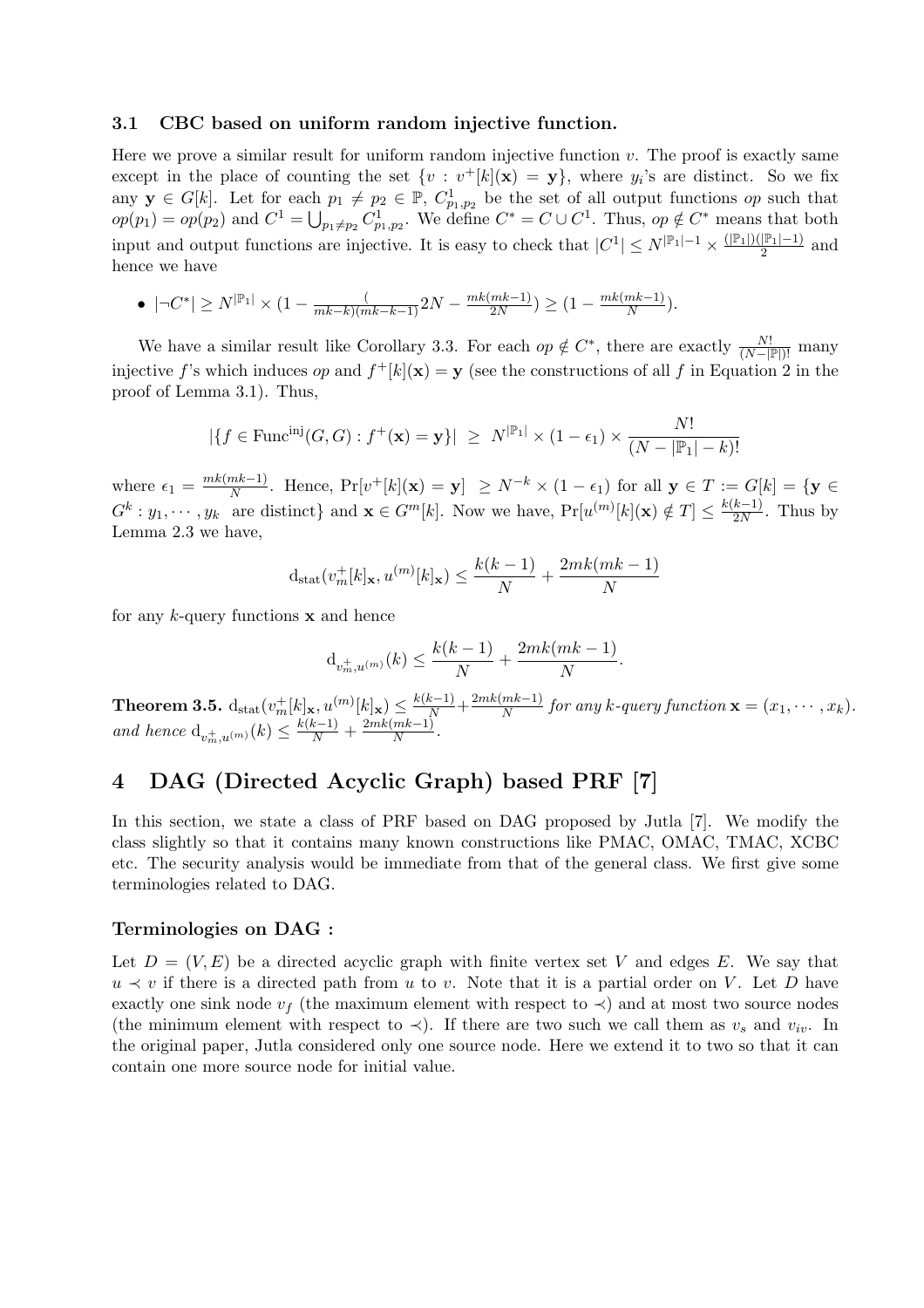- For each node  $v \in V$ , define  $D_v$  by the subgraph induced by the vertex set  $V_v = \{u : u \prec v\}$ . We define,  $N(v) = \{u \in V : (u, v) \in E\}$ , the neighborhood of v.
- Any map  $c: E \to M$  is said to be color map on D where M is a field. A colored DAG is pair  $(D, c)$  where c is a color map on D.
- Two colored DAG  $(D_1, c_1)$  and  $(D_2, c_2)$  are said to be *isomorphic* if there is a graph isomorphism between  $D_1$  and  $D_2$  which preserves the color map. More precisely, a graph isomorphism  $\rho : D_1 \to D_2$  satisfies  $c_2(\rho(e)) = c_1(e) \ \forall e \in E_1$ . In this case we write  $(D_1, c_1) \cong (D_2, c_2).$

**Definition 4.1.** We say a colored graph  $G = (D, c)$  is non-singular if for all  $u, v \in V$ ,  $G_u :=$  $(D_u, c[u]) \cong (D_v, c[v]) := D_v$  implies either  $u = v$  or  $\{u, v\} = \{v_s, v_{iv}\}$  with  $c(v_s, w) \neq c(v_{iv}, w)$ whenever  $(v_s, w)$  and  $(v_i, w) \in E$ . Here the color map c[u] is the restriction of c on  $D_u$ .

**Definition 4.2.** We say a sequence of colored graph  $S = \langle G^l = (D^l, c^l) = ((V^l, E^l), c^l) \rangle_{l \geq 1}$  is PRF-preserving if each  $D^l$  is non-singular and  $G^l \not\cong G_u^{l'} = (D_u^{l'}, c^{l'}[u])$  for  $u \in V^{l'}$  and  $l' \neq l$ .

### Functional Representation of Message

Given a sequence of colored graph  $\langle G^l = (D^l, c^l) \rangle_{l \geq 1}$ , let  $U^l = V^l \setminus \{v_{iv}^l\}$ . We fix a sequence of initial values iv<sub>l</sub>  $\in \mathcal{M}, l \geq 1$ . Let  $X: U^l \to \mathcal{M}$  be a function, called as a message function. We define its corresponding message-initial value function  $\overline{X}$  on  $G<sup>l</sup>$  as follows :

$$
\overline{X}(v) = X(v) \quad \text{if } v \in U^l \\
= \text{iv}_l \quad \text{if } v = v^l_{iv} \quad \}
$$
\n(4)

In the definition of  $\overline{X}$  we include the graph  $G<sup>l</sup>$  as a domain even if it is defined only on the set of vertices. Here, we look message in  $\mathcal{M}^l$  as a message function on  $G^l$ . For any well order  $\lt$  on  $U^l$  we can correspond  $\mathcal{M}^l$  with a message function on  $U^l$  where  $|U^l| = l$ . Namely,  $X(u_1) \parallel \cdots \parallel X(u_l) \in$  $\mathcal{M}^l$  where  $u_1 < \cdots < u_l$  and  $U^l = \{u_1, \cdots, u_l\}$ . Later we will see that each node of the DAG has the underlying function  $f$ . The input for the invocation of  $f$  at any node is the sum of previous output (outputs of neighborhood nodes) and the value of message-initial value function  $\overline{X}$  at that node.

#### PRF (pseudo random function) Domain Extension Algorithm :

Let  $f: \mathcal{M} \to \mathcal{M}$  be a function,  $(\mathcal{M}, +, \cdot)$  be a field with  $|\mathcal{M}| = N$ . Let  $\mathcal{S} = \langle G^l \rangle_{l \geq 1}$  be a PRF-preserving sequence of DAG. Given any  $X: U^l \to M$  we have message-initial value function,  $\overline{X}: V^l \to \mathcal{M}$ . We define two functions,  $a_f, b_f: V^l \to \mathcal{M}$  recursively as follows :

$$
a_f(v) = \overline{X}(v) + \sum_{w \in N(v)} c^l((w, v)) \cdot b_f(w) \quad \text{and} \quad b_f(v) = f(a_f(v)), v \in V^l.
$$
 (5)

The output of  $f^{\mathcal{S}}(X)$  is  $b_f(v_f^l)$  where  $v_f^l$  is the unique sink node. When v is a source node,  $N(v) = \emptyset$ and hence  $a_f(v) = X(v)$ .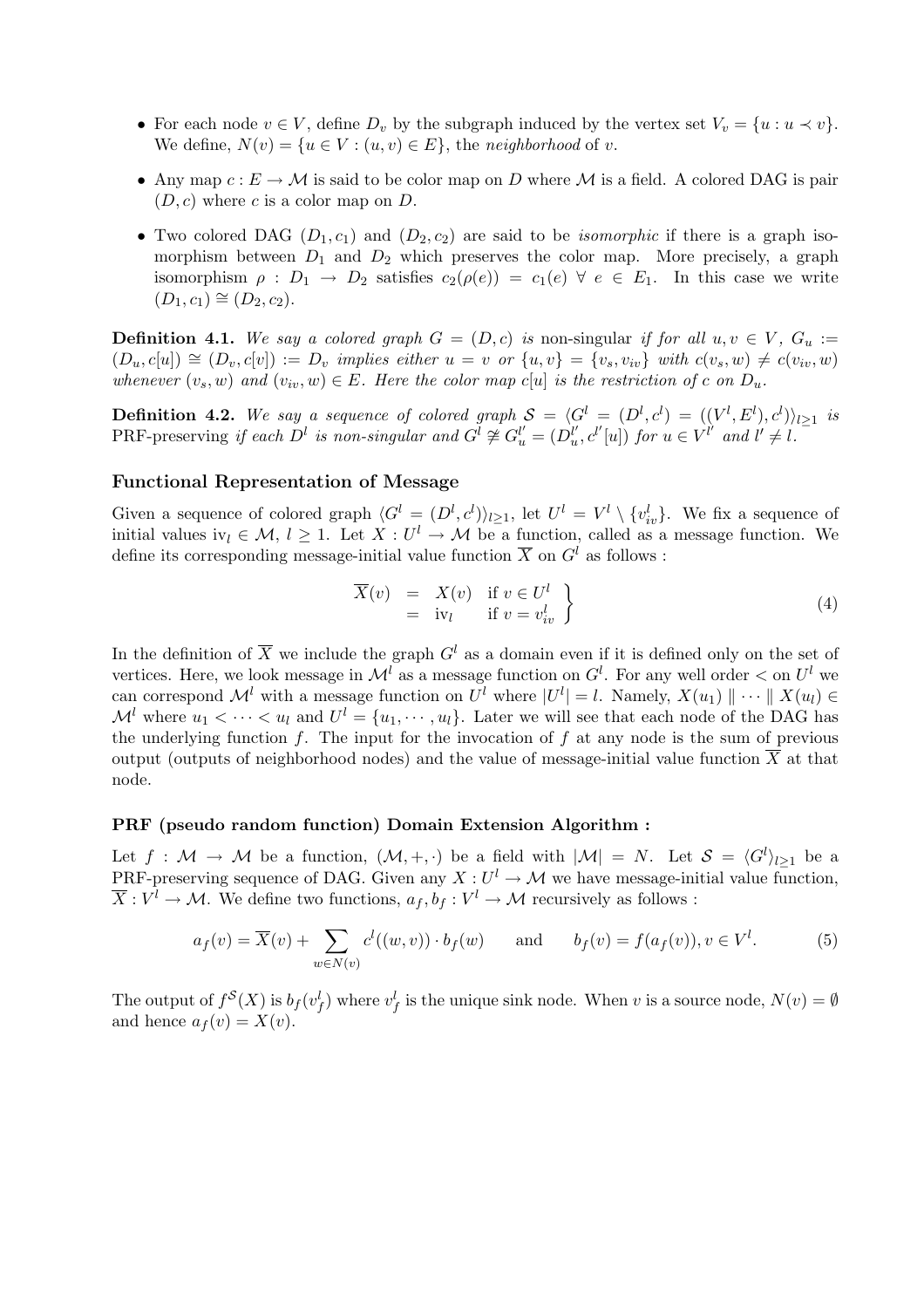#### Security Analysis

Two message-input functions on colored DAG,  $X_1: G_1 \to \mathcal{M}$  and  $X_2: G_2 \to \mathcal{M}$  are said to be *identical* if  $G_1 \cong G_2$  and  $X_1(u) = X_2(v)$  where v is the image of u under a graph isomorphism. If not then we say that they are *non-identical*. We identify all identical message-functions. Given  $v \in V$ and a message-initial value function on  $G = (D, c)$  we define  $X[v]$  by the function X restricted on  $G_v$ .

Let  $X_1, \dots, X_k$  be k distinct functions,  $X_i: U^{l_i} \to \mathcal{M}$  and let  $\overline{X_i}$  be its corresponding messageinitial value function. Let  $\mathbb{P} := \mathbb{P}(\mathbf{X}) = \{X : X = X_i[v], v \in V^{l_i}\}$  where  $\mathbf{X} = (X_1, \dots, X_k)$ . We call this also prefix set for X. This is a generalized notion for prefixes of messages in CBC case (see Section 3). Here we similarly have  $|\mathbb{P}| \leq Q$ , where Q is the total number of message blocks from M. Now we make similar analysis like CBC.

We fix any  $X$ . Given any f, define the *intermediate induced output function* (or simply induced output function)  $op_f : \mathbb{P}_1(\mathbf{X}) \to \mathcal{M}$  as  $op_f(p) = b_f(v)$  where  $p = X_i[v]$  and  $b_f$  is given as in Equation 5 while we compute  $f^{\mathcal{S}}(\overline{X})$  using the colored graph  $G^{l_i}$ . Any function from  $\mathbb{P}_1(\mathbf{X})$  to M is called as output function. Let  $p = X_i[v] \in \mathbb{P}$ , define  $last(p) = X_i(v)$  and  $chop(p) = \{X_i[u] : u \in$  $N(v)$ . It is an empty set for source node v. Let  $X_i[u] = q \in \text{chop}(p)$ , then we denote the edge  $(u, v)$  by  $e_{a,p}$ . Given op, define a corresponding *input function ip* :  $\mathbb{P} \to \mathcal{M}$  as

$$
ip(p) = \text{last}(p) + \sum_{q \in \text{chop}(p)} c^{l_i}(e_{q,p}) \cdot op(q).
$$

Now we state a analogous statement of Lemma 3.2 and Corollary 3.3.

**Lemma 4.1.** Let op be an induced output function such that  $|ip(\mathbb{P}_1)| = q$  where ip is the corresponding input function and ip $(\mathbb{P}_1)$  is the range of it. Then for any  $\mathbf{y} = (y_1, \dots, y_k) \in G^k$  there are exactly  $N^{N-q}$  many f such that  $op = op_f$  and  $f^S[k](\mathbf{x}) = \mathbf{y}$ .

Corollary 4.2. If op is an induced output function such that corresponding input function ip is injective then there are  $N^{N-|\mathbb{P}_1|}$  many f's such that op<sub>f</sub> = op and there are  $N^{N-|\mathbb{P}_1|-k}$  many f's such that  $op_f = op$  and  $f^+[k](\mathbf{x}) = \mathbf{y}$ .

Now we give a lower bound of the number of output functions such that corresponding input function is injective. For each  $p_1 \neq p_2 \in \mathbb{P}$ , let  $C_{p_1,p_2}$  be the set of all output functions such that the induced input function has same value on  $p_1$  and  $p_2$ . Let C be the set of all output functions such that the induced input function is not injective. Thus,  $C = \bigcup_{p_1 \neq p_2 \in \mathbb{P}} C_{p_1,p_2}$ . Let  $X_{i_1}[v_1] =$  $p_1 \neq p_2 = X_{i_2}[v_2], \text{chop}(p_1) = \{q_i = X_{i_1}[u_i] : 1 \leq i \leq l\} \text{ and } \text{chop}(p_2) = \{q_i' = X_{i_2}[w_i] : 1 \leq i \leq l'\}.$ Now we have three possible cases as given below :

**Case-1:** chop $(p_1)$  = chop $(p_2)$  = { $q_1, \dots, q_l$ } and  $c_1(e_{q_i,p_1}) = c_2(e_{q_i,p_2}), \forall i$  where  $c_i$  is the color function corresponding to  $p_i$ . Then the underlying graphs for  $p_1$  and  $p_2$  are identical. Since  $p_1 \neq p_2$ ,  $X(v_1) \neq X(v_2)$  and hence  $C_{p_1,p_2} = \emptyset$ .

**Case-2:** Let  $\text{chop}(p_1) = \text{chop}(p_2) = Q$  but there exists  $q \in Q$  such that  $c_1(e_{q,p_1}) \neq c_2(e_{q_i,p_2})$ . **Case-2:** Let chop( $p_1$ ) = chop( $p_2$ ) = Q but there exists  $q \in Q$  such that  $c_1(e_{q,p_1}) \neq c_2(e_{q_i,p_2})$ .<br>Then  $ip(p_1) = ip(p_2)$  implies  $X_{i_1}(v_1) + \sum_{q \in \text{chop}(p_1)} e_{q,p} \cdot op(q) = X_{i_2}(v_2) + \sum_{q \in \text{chop}(p_2)} e_{q,p} \cdot op(q)$ .<br> $op(q)$ . He (since color functions are different on Q). Thus,  $|C_{p_1,p_2}| = N^{|\mathbb{P}_1| - 1}$ .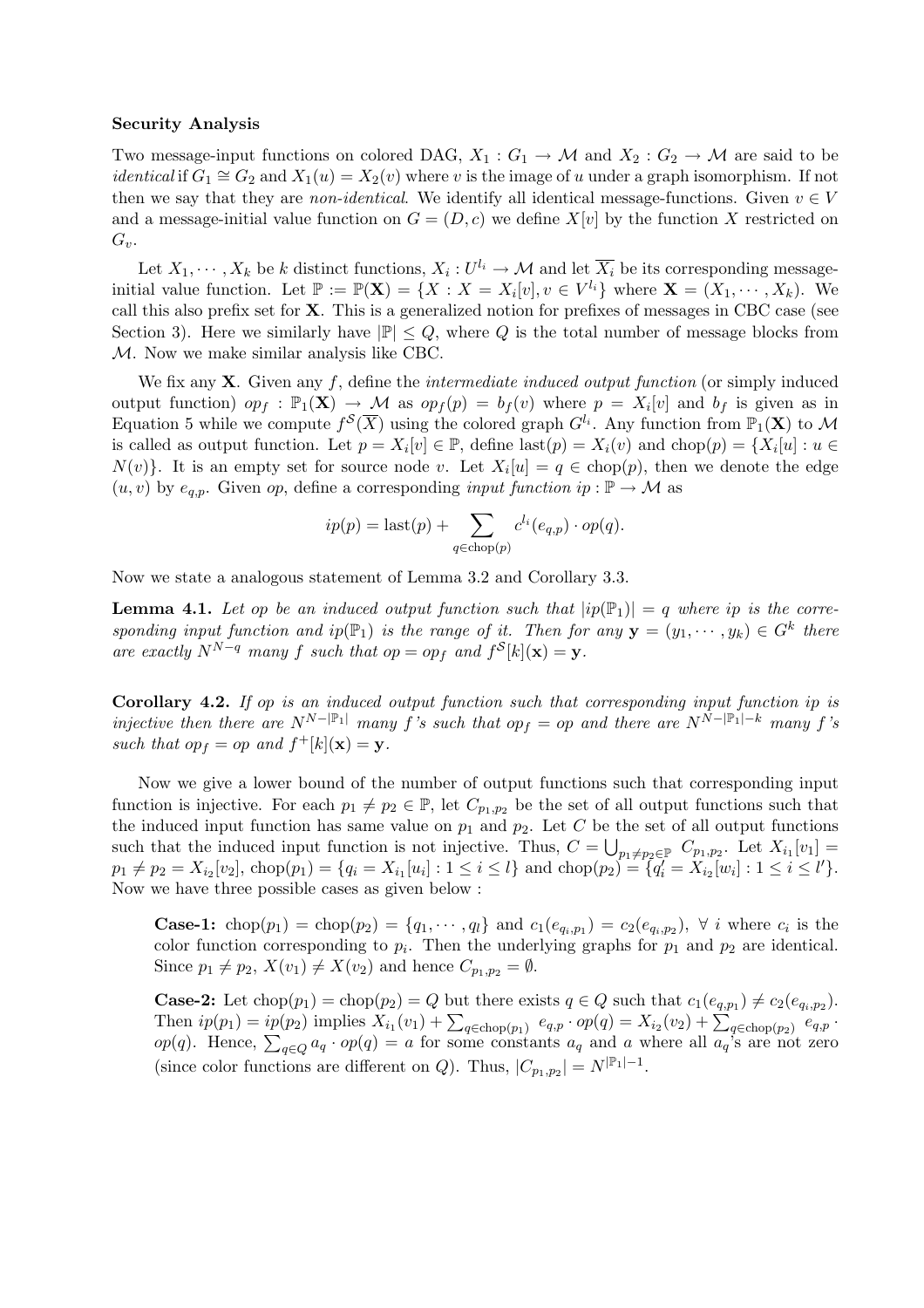**Case-3:** Let  $chop(p_1) \neq chop(p_2)$ . In this case  $ip(p_1) = ip(p_2)$  implies  $\sum_{q \in Q} a_q \cdot op(q) = a$ where Q is not empty and all  $a_q$ 's are not zero. Thus,  $|C_{p_1,p_2}| = N^{|\mathbb{P}_1| - 1}$ .

So we obtain that  $|C_{p_1,p_2}| \le N^{|\mathbb{P}_1|-1}$  and hence  $|\neg C| \ge N^{|\mathbb{P}_1|}(1 - \frac{|\mathbb{P}|(|\mathbb{P}|-1)}{2N})$  $\frac{|\mathbb{P}|-1)}{2N}$ ). By Corollary 3.3

$$
|E| \geq |\neg C| \times N^{N - |\mathbb{P}_1| - k} \geq N^{N - k} (1 - \frac{|\mathbb{P}|(|\mathbb{P}| - 1)}{2N}),
$$

where  $E = \{f \in \text{Func}(G, G) ; f^S[k](\mathbf{X}) = \mathbf{y}\}.$  Thus,

$$
\Pr[u^{\mathcal{S}}[k](\mathbf{X}) = \mathbf{y}] \ge \frac{(1 - \epsilon)}{N^k},
$$

where  $\epsilon = \frac{Q(Q-1)}{2N}$  $\frac{Q-1}{2N}$  and u is a uniform random function. By Theorem 2.5 we have the following main Theorem of this section.

**Theorem 4.3.** For any  $X = (X_1, \dots, X_k)$  and  $y = (y_1, \dots, y_k) \in G^k$  where  $X_i$ 's are distinct *message function, we have*  $Pr[u^{\mathcal{S}}[k](\mathbf{X}) = \mathbf{y}] \geq \frac{(1-\epsilon)}{Nk}$  $\frac{(1-\epsilon)}{N^k}$ , where  $\epsilon = \frac{Q(Q-1)}{2N}$  $\frac{Q-1}{2N}$  and Q is the total number of message blocks in queries. We also have,  $d_{stat}(u^{S}[k]_X, U[k]_X) \leq \frac{mk(mk-1)}{2N}$  $\frac{mk-1)}{2N}$  and hence  $d_{u}s_{,U}(k) \leq$  $mk(mk-1)$  $\frac{m\kappa-1}{2N}$  where U is the uniform random function from the set of all message functions to M.

**Remark 4.4.** The same security analysis can be made for the PRF based on a uniform random injective function like CBC case. We leave the details to the reader as it is very much similar to the CBC case.

**Remark 4.5.** Let  $\mathcal{M} = \{0,1\}^n := \text{GF}(2^n)$ . To define a pseudo random function on  $\{0,1\}^*$  one can pad  $10^i$  (for minimum  $i \geq 0$ ) so that the length is the multiple of n and then can apply the PRF algorithm as above. So for any distinct messages, the padded messages are also distinct and hence it would be a pseudo random function on the input set  $\{0,1\}^*$ . There is another way to pad it. We pad  $10^i$  to a message X if it is not a multiple of n, otherwise we would not pad anything (this is the case for OMAC,TMAC, XCBC etc.). In this case we have two sequences of colored graph  $G_1^l$  and  $G_2^l$  (for all messages with size multiple of n and all messages with size not multiple of n respectively). Here, we require the combined sequence  $\langle G_1^l, G_2^l \rangle_{l \geq 1}$  is PRF-preserving (thus, even if after padding the messages are equal the corresponding message functions are not identical). The similar analysis also can be made in this scenario.

#### 4.1 Some Known PRFs for Variable length Input.

There are three popularly known constructions which deals with variable size input and uses CBC mode. These are XCBC [5], TMAC [8], OMAC [9] and PMAC [6]. Let  $K_1$  and  $K_2$  be two secret constants from  $\{0,1\}^n$ . Given  $M = M_1 \parallel \cdots M_{l-1} \parallel M_l$  with  $|M_1| = \cdots = |M_{l-1}| = n$ ,  $|M_l| = n_1$ ,  $1 \leq n_1 \leq n$  and a random function f on  $\{0,1\}^n$ , define  $f^*$  as follows :

$$
f^*(M) = f_l^+(M_1 \parallel \cdots \parallel M_{l-1} \parallel (M_l \oplus K_1)) \text{ if } n_1 = n
$$
  
=  $f_l^+(M_1 \parallel \cdots \parallel M_{l-1} \parallel (M_l 10^i \oplus K_2)) \text{ if } n_1 < n, i = n - n_1 - 1$  (6)

**XCBC, TMAC** and **OMAC** are defined on the basis of choices of  $K_1$  and  $K_2$ .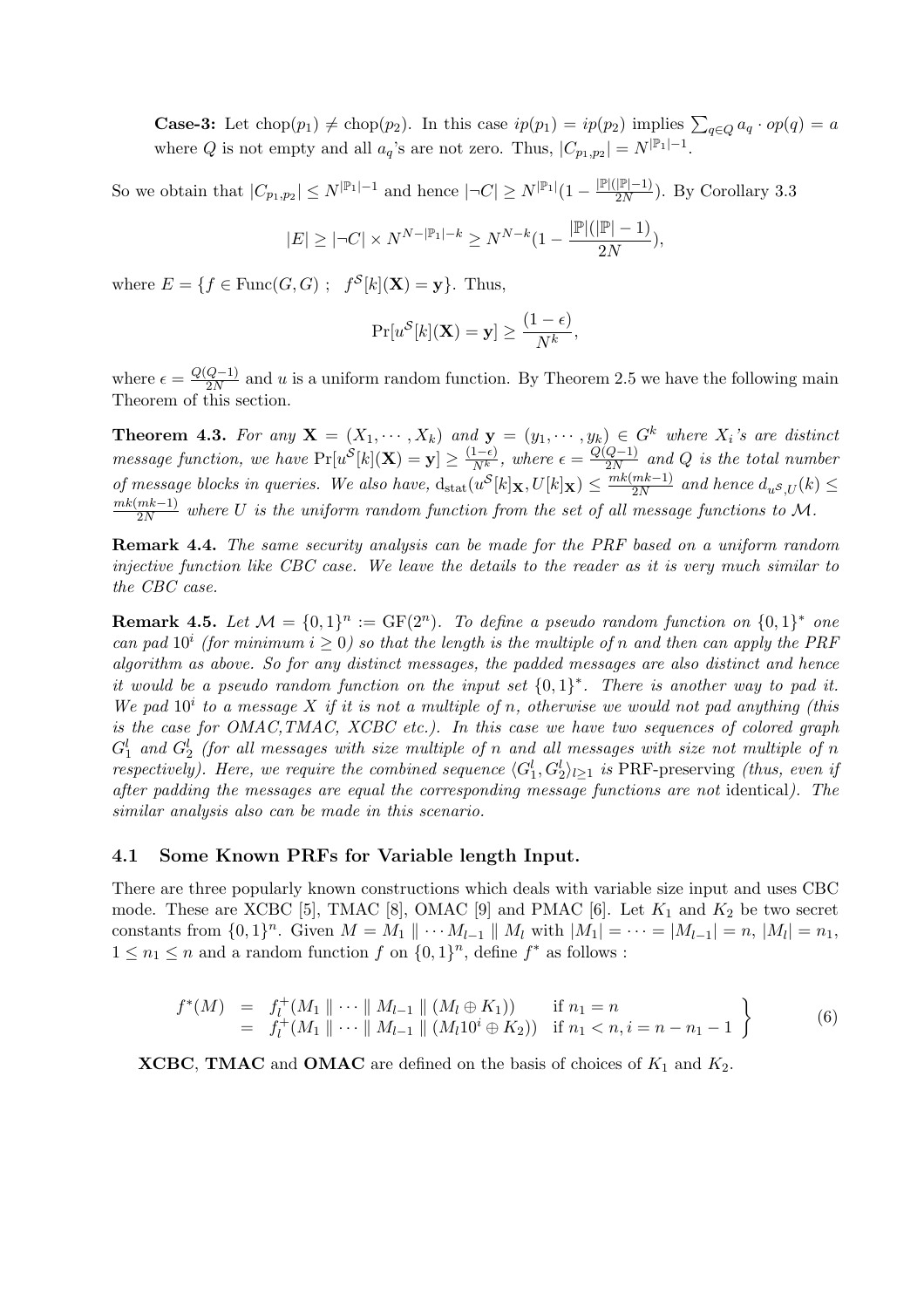- If  $K_1$  and  $K_2$  are chosen independently from f then it is known as XCBC.
- If  $K_2 = c \cdot K_1$  and  $K_1$  is chosen independently from f then it is known as TMAC where  $c \in \{0,1\}^n$  is some fixed known constant not equal to 1 and 0, and  $\cdot$  is a field multiplication on  $\{0,1\}^n = \text{GF}(2^n)$ .
- If  $K_1 = c \cdot L$  and  $K_2 = c^2 \cdot L$  where  $L = f(0)$  then it is known as OMAC.

#### Security of OMAC

Here we only consider security for OMAC. For the other constructions, one can make a similar treatment as in CBC. For OMAC as in the previous Remark 4.5 we have two sequences of colored DAGs  $G_1^l$  and  $G_2^l$ . Each graph is a sequential graph with one more edge at the end. More precisely,  $V^l = \{v_s = 1, \dots, l = v_f, v_{iv}\}\$ and  $E^l = \{(1, 2), \dots, (l - 1, l), (v_{iv}, l)\}\$ . The color function for  $G_1^l$  is as follows :  $c^l((i, i + 1)) = 1$  and  $c^l((v_{iv}, l)) = c$ , where  $c \neq 0, 1$ . Similarly, the color function for  $G_2^l$  is as follows :  $c^l((i, i+1)) = 1$  and  $c^l((v_{iv}, l)) = c^2$ . We choose  $iv_l = \mathbf{0} \in \{0, 1\}^n$ . It is easy to check that each colored DAG is non-singular. Any colored DAG can not be isomorphic to a colored subgraph as the sink node has inward degree 2 where as the other nodes have inward degree 1. Thus, the sequence is admissible. The pseudo randomness property follows from the Theorem 4.3.

## Security of PMAC

One can similarly observe that PMAC also belong to this class. The underlying graph  $D^l = (V^l, E^l)$ , where  $V^l = \{v_{iv}, 1, \dots, l-1, v_f\}$  and  $E^l = \{(v_{iv}, i), (i, v_f), 1 \le i \le l-1\} \cup \{(v_{iv}, v_f)\}$ . There is two color functions depending on the message size. When message size is multiple of n,  $c_1(v_{iv}, i) = c^i$ and  $c_1(v_{iv}, v_f) = 0$ , otherwise it takes constant 1. The other color function is same except that  $c_2(v_{iv}, v_f) = a$ . Here, c and a are some constants not equal to 0 and 1, and  $iv_l = 0 \in \{0, 1\}^n$ .

# 5 Improved Security bound of CBC [1].

In this section we will give a simple partial proof of improved security analysis given by Bellare et. al.  $[1]$ . We will follow same notation as in Section 3. We say an output function op is *induced* if there exists an u such that  $op_u = op$ . We define an event  $D^*[k]$  where the corresponding input function of induced output function  $ip : \mathbb{P} \to G$  satisfies the following property :

$$
\forall p_1 \in \{x_1, \cdots, x_k\}, p_2 \in \mathbb{P} \text{ and } p_1 \neq p_2, ip(p_1) \neq ip(p_2). \tag{7}
$$

In [1] for  $k = 2$ , it has been proved that  $Pr[\neg D^*[2]] \le (8m/N + 64m^4/N^2)$ . For  $k \ge 2$  it is easy to check that  $Pr[\neg D^*[k]] \le k(k-1)/2 \times (8m/N + 64m^4/N^2)$ . Here we will assume this result as we have not found any simple proof of this. Secondly, one can translate this into a purely combinatorial problem which was solved rigorously by Bellare et. al. (Lemma 2 of [1]). Now  $Pr[u_{x_1,\dots,x_k}^+ = (y_1,\dots,y_k) | D^*[k]] = 1/N^k$ . This is true that for any *induced* output function op with above property there exists  $N^{N-q_1}$  many u's which induces op and there are  $N^{N-q_1-k}$  many u's which induces op and  $u^+(x_i) = y_i \forall i$ , where  $q_1$  denotes the size of range of induced input function of  $op$  (see Corollary 3.3). Here, we do not need that the corresponding input function is injective. We can still have a similar statement like in Corollary 3.3 as the input function is taking completely different values on  $\{x_1, \dots, x_k\}$  from the values on  $\mathbb{P}_1$  (see Equation 7). Thus,  $Pr[u_{x_1,\dots,x_k}^+ = (y_1,\dots,y_k)] \ge$ ·''  $1-\frac{k(k-1)\times(8m/N+64m^4/N^2)}{2}$ 2  $\frac{1}{\sqrt{2}}$  $\times \frac{1}{N^k}$ . Thus we have,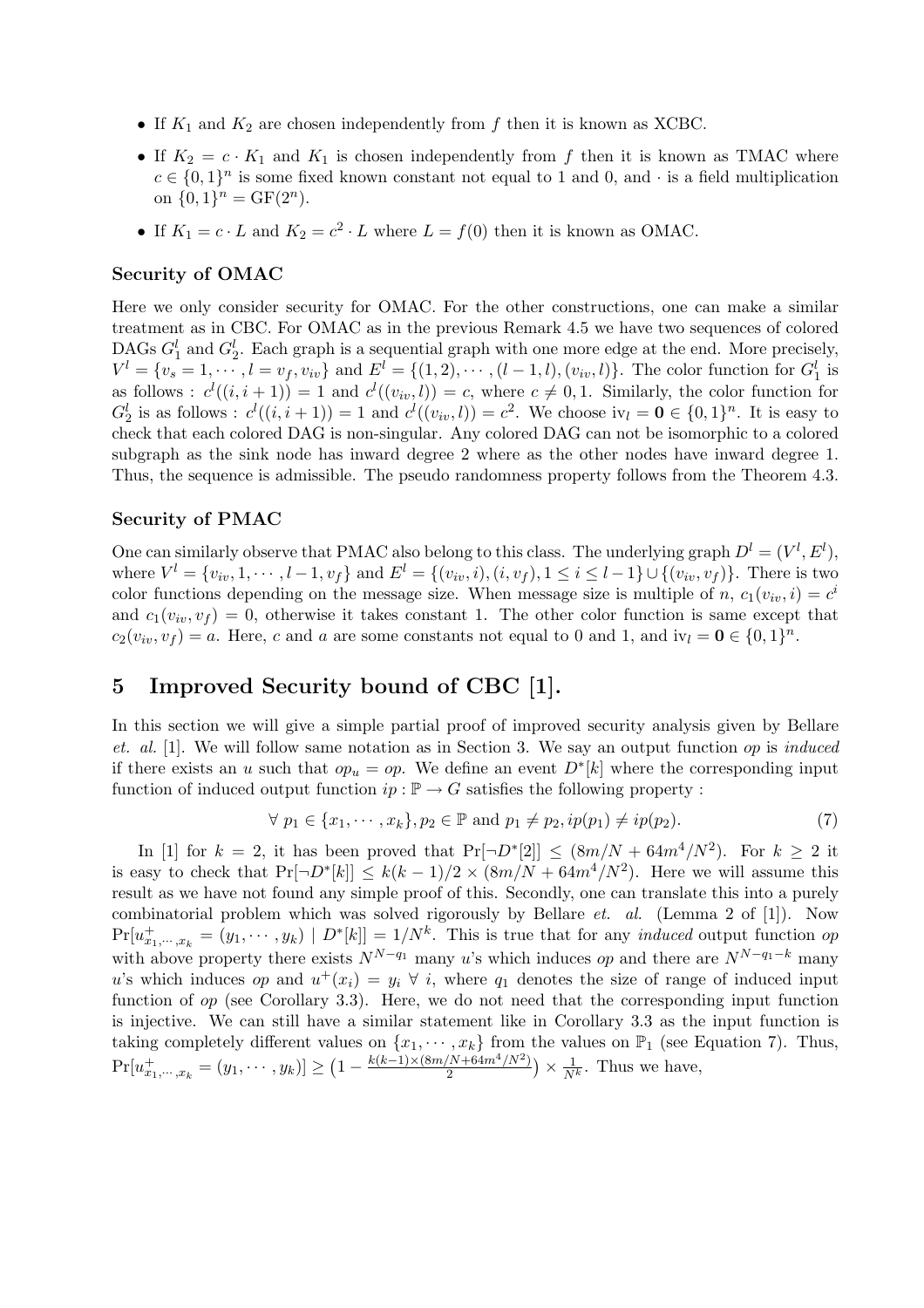**Theorem 5.1.**  $\text{Adv}_{u_m^+, u^{(m)}}(k) \leq k(k-1)/2 \times (8m/N + 64m^4/N^2)$ .

## 6 A simple proof for On-line Cipher Hash-CBC [2].

In this section we define what is meant by on-line cipher and what is the ideal candidate for that. Then we give a simpler security proof of Hash-CBC [2] and note that in the original proof there is a flaw which could not not be easily taken care unless we make further assumptions.

An online cipher, Hash-CBC construction is given by Bellare *et. al.* [2]. In Crypto 2001 [2]. the notion of On-Line cipher has been introduced and a secure Hash-CBC construction has been proposed. First we define what is meant by On-Line cipher and the definition of Hash-CBC construction.

- 1. Let G be a group and  $G^{[1,m]} = \bigcup_{1 \leq i \leq n} G^i$  and  $|G| = N$ . A function  $f: G^{[1,m]} \to G^{[1,m]}$  is called a length preserving injective function if f restricted to  $G^i$  is an injective map from  $G^i$ to  $G^i$ .
- 2. Let f be a length-preserving injective function and  $M = M_1 \parallel \cdots \parallel M_m$ , then we write  $f(M) = (f^{(1)}(M), \cdots, f^{(m)}(M))$ , where  $f^{(i)}(M) \in G$ . f is said to be on-line if there exists a function  $X: G^{[1,m]} \to G$  such that for every  $M = M[1] \parallel \cdots \parallel M[m], f^{(i)}(M) = X(M[1] \parallel$  $\cdots || M[i]$ . It says that first i blocks of cipher only depends on the first i blocks of message. Note that for each  $i \geq 1$ , and  $(M[1] \| \cdots \| M[i-1]) \in G^{i-1}$ ,  $X(M[1] \| \cdots \| M[i-1] \| x)$ is an injective function from  $G$  to  $G$  as a function of  $x$  since  $f$  is length-preserving injective function. We also say that  $X$  is an on-line function.
- 3.  $X^U$  is said to be uniform random on-line function if X is chosen uniformly from the set of all on-line functions from  $G^{[1,m]}$  to G.

### Hash-CBC :

Let H be a random function from G to G which satisfies the following property.  $Pr[H(x_1)-H(x_2)]$ y]  $\leq \epsilon$  for all  $x_1 \neq x_2 \in G$  and  $y \in G$ . We say this random function by  $\epsilon$ -almost universal random function. Thus for any  $(x_i, y_i)$ ,  $1 \leq i \leq k$ , with distinct  $x_i$ 's we have,

$$
\Pr[H(x_i) + y_i = H(x_i) + y_j \text{ for some } i \neq j] \le \frac{k(k-1)\epsilon}{2}.\tag{8}
$$

Given an  $\epsilon$ -almost universal random function and a uniform random injective function v on G we define a random on-line function  $F$ , known as **HCBC** (or **Hash-CBC**), as follows:

$$
X(M[1]\cdots M[j]) = C[j]
$$
, where  $C[i] = v(H(C[i-1]) + M[i])$ ,  $1 \le i \le j$  and  $C[0] = 0$ .

Note that X is a random on-line function. Let  $x_1, \dots, x_k \in G^{[1,m]}$  and  $\mathbb P$  be the set of all non-empty prefixes of these messages. Let  $y_p \in G$ , where  $y_p$ 's are distinct and not equal to 0 and  $|\mathbb{P}| = q$ . Now we want to compute  $Pr[X(p) = y_p, \forall p \in \mathbb{P}]$  where the probability is based on uniform random injective function v and  $\epsilon$ -almost universal random function H. Let D be the event that for all p,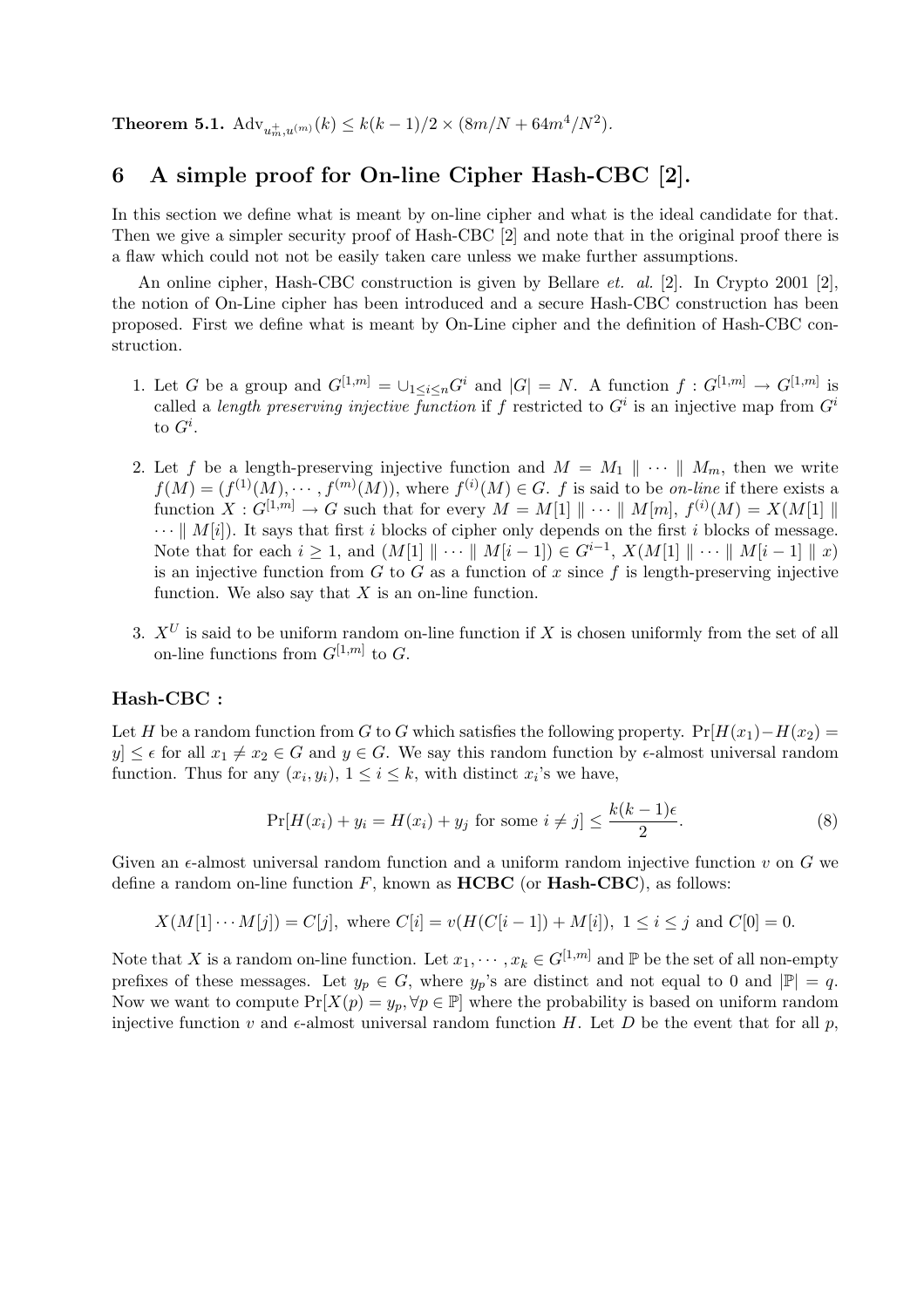$(H(y_{\text{chop}(p)}) + \text{last}(p))$ 's are distinct where  $y_{\lambda} := 0$  and  $\lambda$  is the empty string. Since  $y_p$ 's are distinct and not equal to 0,  $Pr[D] \geq 1 - \frac{q(q-1)\epsilon}{2}$  $\frac{-1}{2}$ . Condition on D all inputs of v are distinct. Thus,

$$
\Pr[X(p) = y_p, \forall p \in \mathbb{P} \mid D] = \frac{1}{N(N-1)\cdots(N-q+1)} \text{ and hence}
$$
  

$$
\Pr[X(p) = y_p, \forall p \in \mathbb{P}] \ge \frac{(1 - \frac{q(q-1)\epsilon}{2})}{N(N-1)\cdots(N-q+1)} \text{ by Equation 8}
$$
  

$$
\ge (1 - \frac{q(q-1)\epsilon}{2}) \times \Pr[X^U(p) = y_p, \forall p \in \mathbb{P}]
$$

since  $Pr[X^U(p) = y_p, \forall p \in \mathbb{P}] \le 1/N(N-1)\cdots(N-q+1)$ . Given any query functions, let  $X^U[q]$ and  $X[q]$  denote the joint distribution of  $X^U$  and X on  $\mathbb P$  respectively. Let

$$
T = \{(y_p)_{p \in \mathbb{P}} : y_{\text{chop}(p)} \neq 0 \,\forall p, \text{ and } y_p\text{'s are distinct }\}
$$

It is easy to check that  $Pr[X^U \notin T] \leq \frac{q(q-1)}{2N}$  $\frac{q-1}{2N}$ . Now by Lemma 2.3 we obtain the following main Theorem of this section.

**Theorem 6.1.** For any query function, the statistical distance  $d_{stat}(X^{U}[q], X[q]) \leq q(q-1)\epsilon + \frac{q(q-1)}{N}$ N and hence  $\text{Adv}_{X^U, X}(q) \leq q(q-1)\epsilon + \frac{q(q-1)}{N}$  $\frac{1}{N}$ .

Remark 6.2. In [2], authors also consider chosen-cipher text security for a variant of the above construction. In this scenario, there are two different types of queries. Let  $\mathbb P$  denotes the set of all prefixes of the queries of on-line function X and  $\mathbb{P}^*$  denotes the set of all prefixes of queries of corresponding inverse on-line function  $Y$  (say). Now one can similarly prove that

$$
\Pr[X(p) = y_p, \forall p \in \mathbb{P} \text{ and } Y(p) = w_p \forall p \in \mathbb{P}^*]
$$
  

$$
\leq (1 - \epsilon) \times \Pr[X^U(p) = y_p, \forall p \in \mathbb{P} \text{ and } Y^U(p) = w_p \forall p \in \mathbb{P}^*],
$$

where  $X^U$  and  $Y^U$  denote the uniform random on-line function and it's corresponding inverse function respectively. So we have same security analysis. We leave reader to verify all the details of the chosen cipher text security.

#### 6.1 A flaw in the proof of the original paper [2]

In the original paper due to Bellare *et. al.* [2], the security proof has some flaw. The Claim 6.5 of [2] says that if some bad event does not occur then the the distribution of the view is identical for both classes of functions. More precisely,  $X(p)$ 's and  $X^U(p)$ 's are identically distributed condition on some bad event does not occur (i.e., the inputs of uniform random injective function  $v$  are distinct). In case of  $X^U$ , all conditional random variables  $X^U(p)$ 's are uniformly and identically distributed on the set T. But, conditional distribution of  $X(p)$ 's is not so as the condition is itself involved with  $X(p)$  and an unknown distribution due to H. For example, when  $p_1 = x_1$  and  $p_2 = x_1 \parallel x_2$  then  $X(p_1) = v(H(0) \oplus x_1)$  and  $X(p_2) = v(H(X(p_1)) \oplus x_2)$ . The conditional event E (the complement of bad event) is  $H(0) \oplus x_1 \neq H(X(p_1)) \oplus x_2$  and  $v(H(0) \oplus x_1) \neq 0$ . According to their claim for any  $0 \neq y_1 \neq y_2$ ,  $p = Pr[v(H(0) \oplus x_1) = y_1, v(H(X(p_1)) \oplus x_2) = y_2 | E] = \frac{1}{(N-1)(N-1)}$  (note that  $y_2$  can be zero). Let  $a := x_1 \oplus x_2$ ,  $C = H(0) \oplus x_1$  and  $\epsilon_{y,z,c} = \Pr[H(y) \oplus H(z) = c]$ .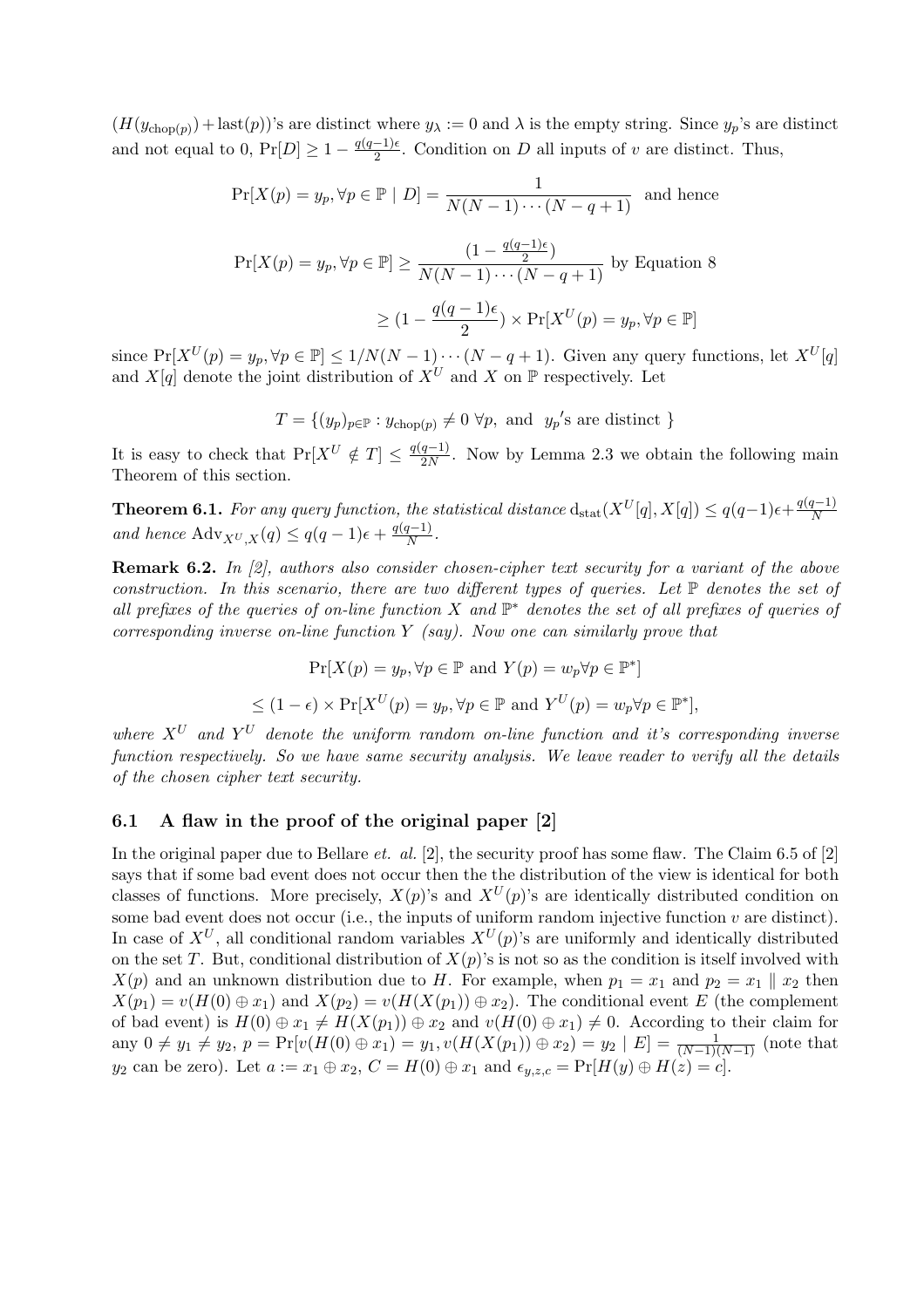Now, 
$$
p_1 := Pr[v(H(0) \oplus x_1) = y_1 \wedge v(H(y_1) \oplus x_2) = y_2 \wedge E]
$$
  
= 
$$
\sum_{h_1, h_2 \; : \; h_1 \oplus h_2 \neq a} Pr[v(h_1 \oplus x_1) = y_1, v(h_2 \oplus x_2) = y_2, H(0) = h_1, H(y_1) = h_2] = \frac{\epsilon_{0, y_1, a}}{N(N - 1)}
$$

and  $p_2 := \Pr[E] = \Pr[v(C) \neq 0, H(v(C) \oplus x_2) \neq C]$ 

$$
= \sum_{z,h \; : \; z \neq 0} \Pr[v(h \oplus x_1) = z, H(0) = h, H(z) \neq h \oplus a] = \frac{1}{N} \times \sum_{z \; : \; z \neq 0} \Pr[H(0) \oplus H(z) \neq a].
$$

Thus,  $p = \frac{\epsilon_{0,y_1,a}}{(N-1)\times\sum_{z\neq 0}\epsilon_{0,z,a}} \neq \frac{1}{(N-1)(N-1)}$  in general. This can occur if  $\epsilon_{0,z,a} = \epsilon_{0,y_1,a}$  for all  $z\neq 0$ , but there is no such assumption for H in  $[2]$ . A similar flaw can be observed in the Claim 8.6 of  $[2]$ where the chosen cipher text security is considered.

## 7 Conclusion and Future Work.

In this paper we make a unifying approach to prove the unpredictability of many existing constructions. This paper attempts to clean up several results regarding unpredictability so that the researchers can feel and understand the subject in a better and simpler way. As a concluding remark we would like to say that one can view the security analysis in the way we have observed in this paper and can have better and simpler proof for it. Some cases people have wrong proofs due to length and complicity of it. Thus, a more concrete as well as simple proof is always welcome.

In future, this unifying idea may help us to make good constructions. It seems that one may find constructions where the security bound is more than the birth day attack bound. Till now, there is no known construction based on ideal function (having output  $n$ -bit) which has security close to  $2^n$ . One may obtain a better bound for CBC as we have used only those output functions which induces an injective input functions. One can try to estimate the other output functions also.

## References

- [1] M. Bellare, K. Pietrzak and P. Rogaway. Improved Security Analysis for CBC MACs. Advances in Cryptology - CRYPTO 2005. Lecture Notes in Computer Science, Volume 3621, pp 527-545.
- [2] M. Bellare, A. Boldyreva, L. Knudsen and C. Namprempre. On-Line Ciphers and the Hash-CBC constructions. Advances in Cryptology - CRYPTO 2000. Lecture Notes in Computer Science, Volume 2139, pp 292-309.
- [3] M. Bellare, J. Killan and P. Rogaway. The security of the the cipher block chanining Message Authentication Code. Advances in Cryptology - CRYPTO 1994. Lecture Notes in Computer Science, Volume 839, pp 341-358.
- [4] Daniel J. Bernstein. A short proof of the unpredictability of cipher block chaining (2005). URL: http://cr.yp.to/papers.html#easycbc. ID 24120a1f8b92722b5e1 5fbb6a86521a0.
- [5] J. Black and P. Rogaway. CBC MACs for arbitrary length messages. Advances in Cryptology - CRYPTO 2000. Lecture Notes in Computer Science, Volume 1880, pp 197-215.